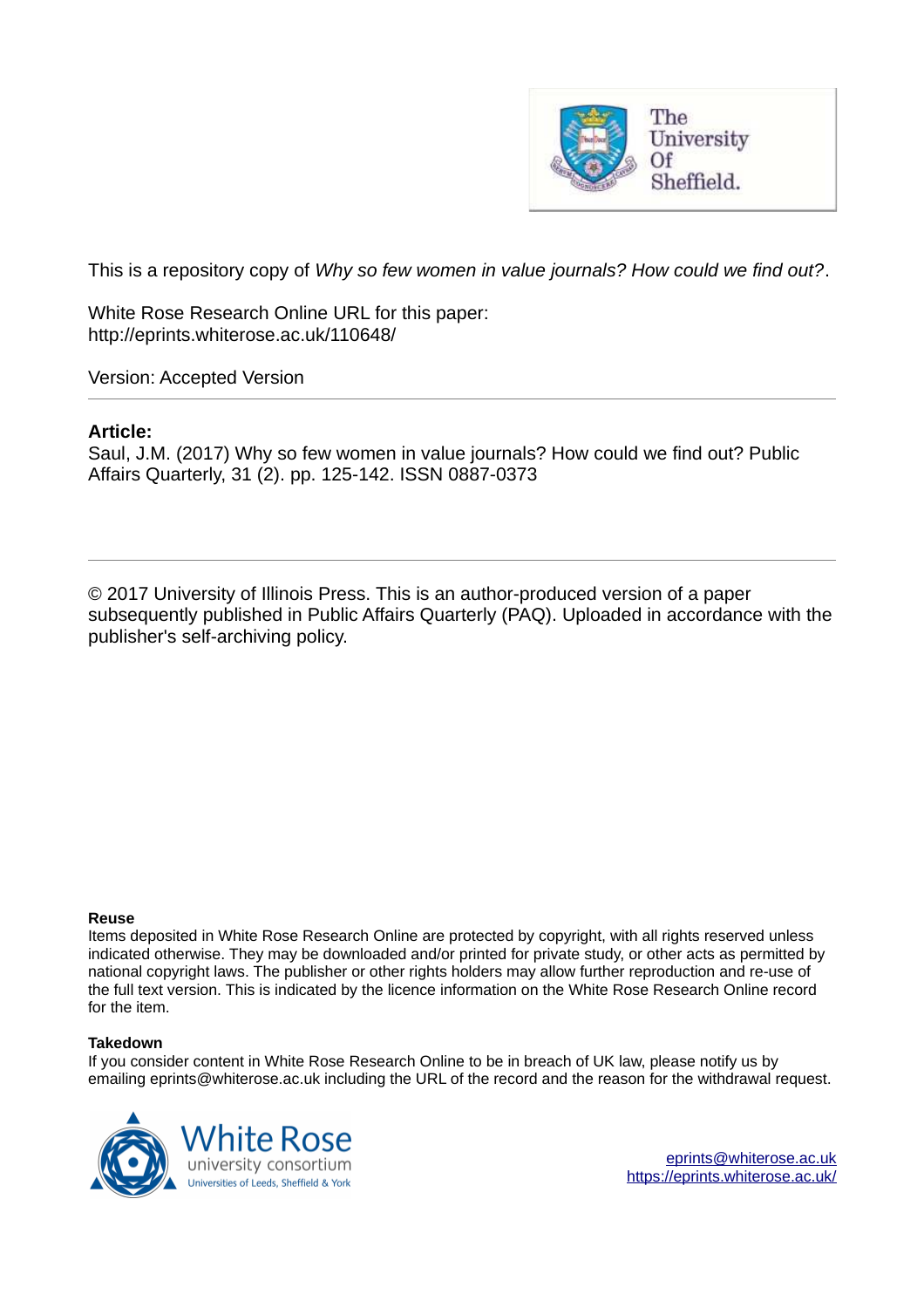# "Why so Few Women in Value Journals? How could we Find Out?"<sup>1</sup>

#### Abstract

 

This paper takes as its starting place Meena Krishnamurthy's discussion in this issue of women's underrepresentation in "elite" value journals. Her paper discusses a specific remedy, quotas. My paper focuses instead on the causal issue of explanations for women's underrepresentation in these journals. I argue that we currently lack the data which would allow us to choose between various hypotheses (or combinations of hypotheses) and I sketch the sorts of investigations that would be needed to further our understanding of the causes for this underrepresentation.

<sup>&</sup>lt;sup>1</sup> I am very grateful to Meena Krishnamurthy for organizing the collection of papers; to Rebecca Kukla's wise editing; and to Liam Kofi Bright and Natalia Washington for extremely useful discussion of these issues.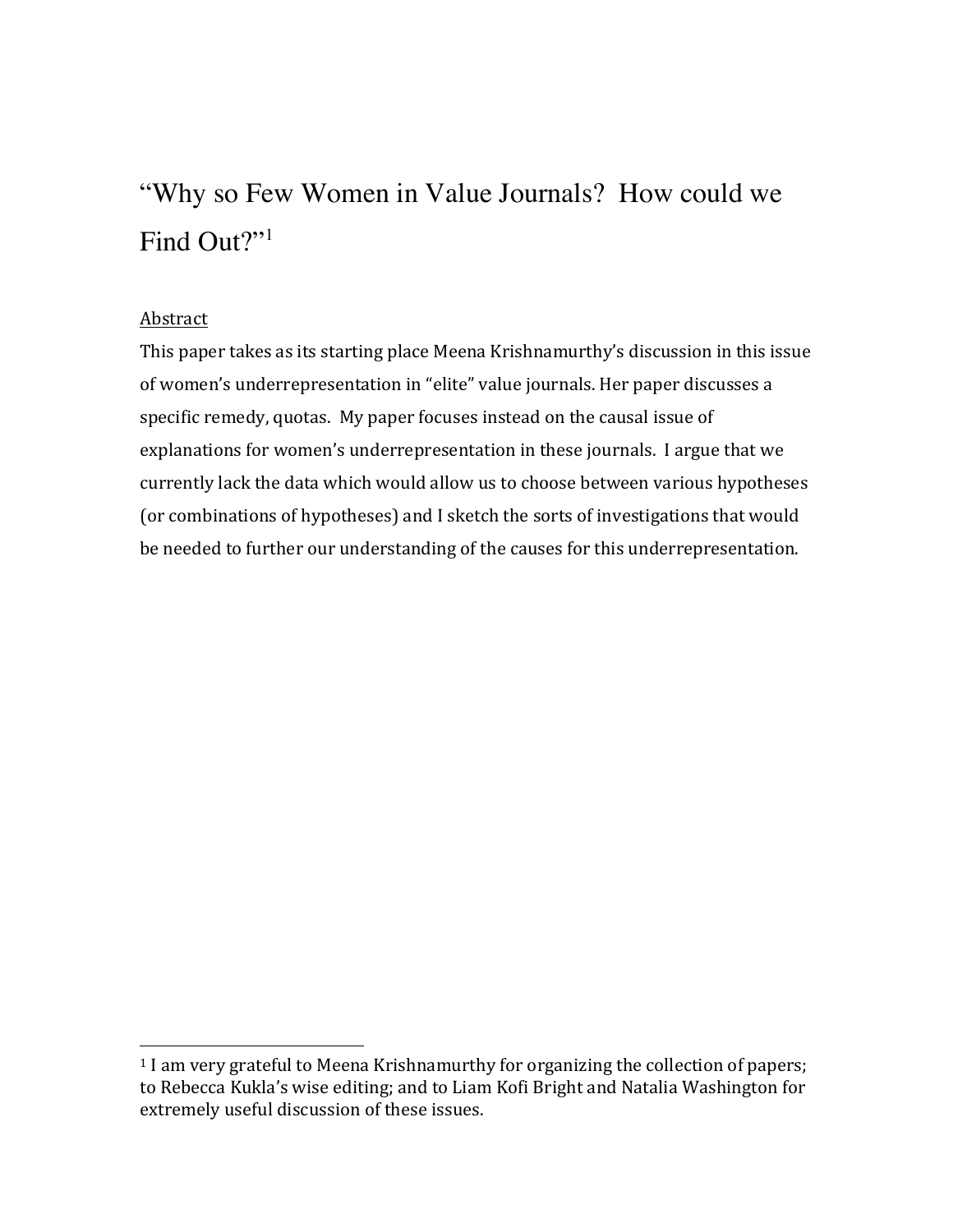Meena Krishnamurthy's paper in this issue presents compelling evidence that women are publishing in "elite"<sup>2</sup> value journals—specifically *Ethics* and the *Journal of Moral Philosophy—* at a rate disproportionate with their presence in this area of  $philosophy<sup>3</sup>$ . She posits that alienation, implicit bias, and stereotype threat may be causes of this underrepresentation, and suggests quotas as a partial solution to the problem. Krishnamurthy argues that quotas would reduce alienation, stereotype threat, and implicit bias—and help to compensate for past effects of these. I think we can be fairly confident that the factors Krishnamurthy cites are present in our profession (as I have argued in my "Implicit Bias, Stereotype Threat and Women in Philosophy"), and she makes a compelling case for quotas as a potential means of reducing these barriers. My purpose here is to focus in more closely on the *causal* issue of why women are underrepresented in these journals. There are actually a large number of potential causes, and I argue that we currently lack the empirical data to fully understand the situation. My goal here is not to provide support for any particular explanation, but instead to sketch out the various hypotheses, and to consider what further data we would need to make progress in explaining women's underrepresentation in elite value journals.

 

<sup>&</sup>lt;sup>2</sup> I should note that I am not entirely comfortable with this terminology, use of which might seem to endorse a hierarchy of journals about which I am dubious. However, I am following the usage of others in this issue, and I think it is clear that none of us actually endorses this hierarchy. Rather we acknowledge it as a reality of the philosophical world in which we currently live.

<sup>&</sup>lt;sup>3</sup> Krishnamurthy is herself drawing on data from Brooks, "The View From the *Journal of Moral Philosophy"*; Norlock, "Gender Ratios of PapersPublished in *Ethics* and the *Journal of Moral Philosophy*"; and Henry Richardson, "The Triply Anonymous Review Process at 

Ethics," APA Newsletter on Feminism and Philosophy 10, no. 1 (2010). "The Triply Anonymous Review Process at *Ethics*".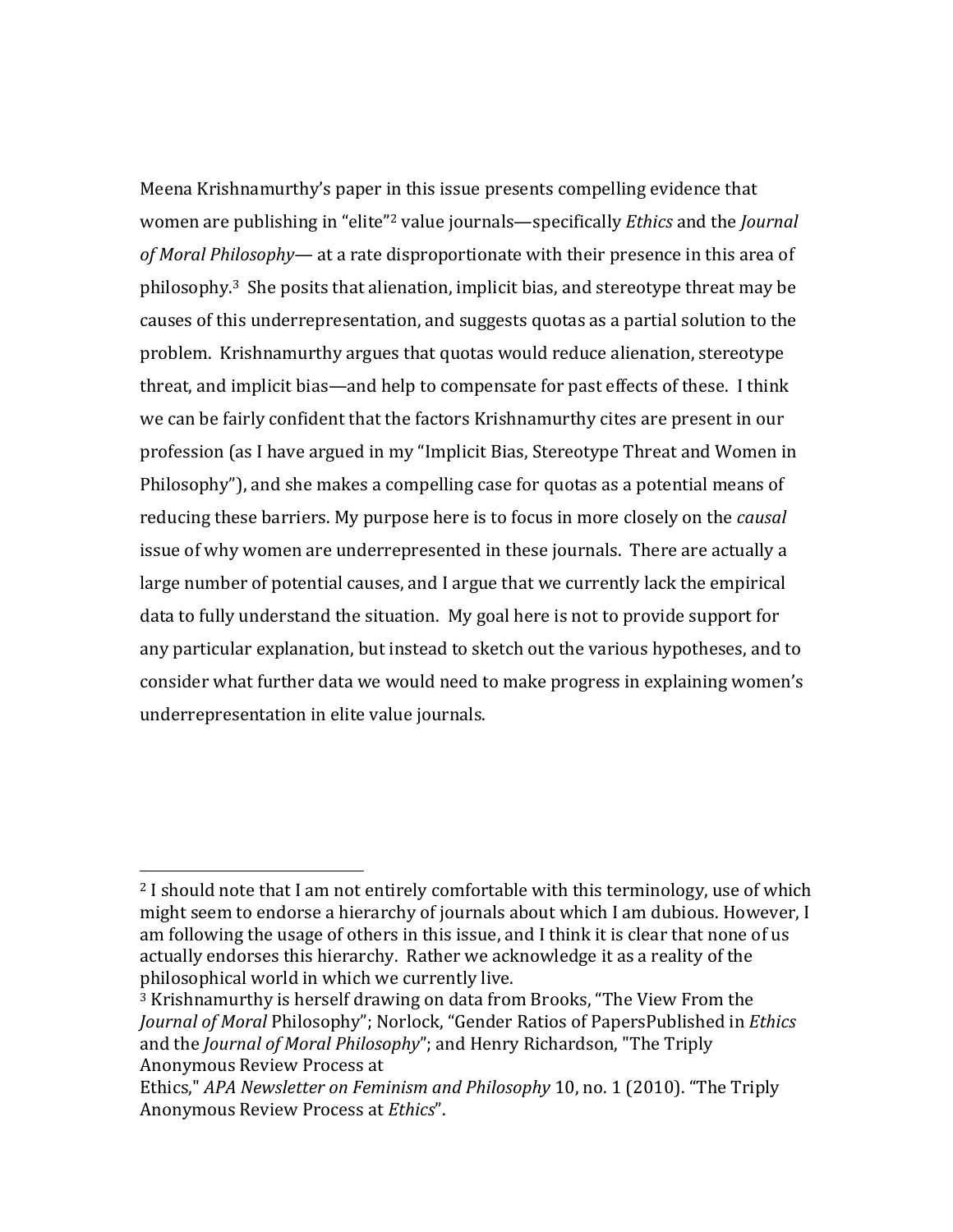First, a brief review of the data, based on Krishnamurthy's discussion (this issue). Krishnamurthy estimates that women are  $28-30\%$  of those working in ethics<sup>4</sup>. But they are only 15-17% of those publishing in *Ethics* and the *Journal of Moral Philosophy.* Both of the journals under discussion show lower rates of publication by women than submission by women, with 20-21% of papers submitted being by women, and 15-15% of those published being by women. We should note, however, that even the submission rates are lower than those we would predict given women's representation in this area of philosophy.

It is worth noting that the phenomenon under discussion does not seem to be unique to either value journals or philosophy. The generalist *Journal of the American Philosophical Association* also reports publication rates by women that are substantially lower than their representation in the field.<sup>5</sup> Eric Schwitzgebel's examination of 5 philosophy journals finds that that women represent 15% of authors at ethics journals and  $11\%$  at non-ethics journals—ratios nearly unchanged since the 1970s.<sup>6</sup> Such low publication rates by women in academia are known are studied as The Productivity Paradox, which has received substantial attention, particularly with respect to women in science.<sup>7</sup>

# *1. Implicit, Explicit Bias in refereeing/editing?*

 

An obvious explanation to consider is that of implicit or explicit bias against women authors. Explicit bias needs little explanation: women have long been associated with domesticity and care, rather than intellect or creative thought, and it is only

<sup>5</sup> John Heil, "Editorial," *Journal of the American Philosophical Association* 1, no. 2.  $6$  Schwitzgebel, "Only 13% of Authors in Five Leading Journals are Women". <sup>7</sup> See for example P Bentley, "Gender Differences and Factors Affecting

<sup>&</sup>lt;sup>4</sup> This is based on work by Schwitzgebel, "Citation of Women and Ethnic Minorities in the *Stanford Encyclopedia of* Philosophy"; and Jennings, "The Gourmet Ranking and Gender: How Can it Improve?".

Publication Productivity among Australian University Academics," *Journal of* Sociology 48, no. 1 (2012); ibid.; M. F. Fox, "Gender, Family Characteristics, and Publication Productivity among Scientists," Social Studies of Science 35, no. 1. M Fox, "Gender ,Family Characteristics, and Publication Productivity Among Scientists".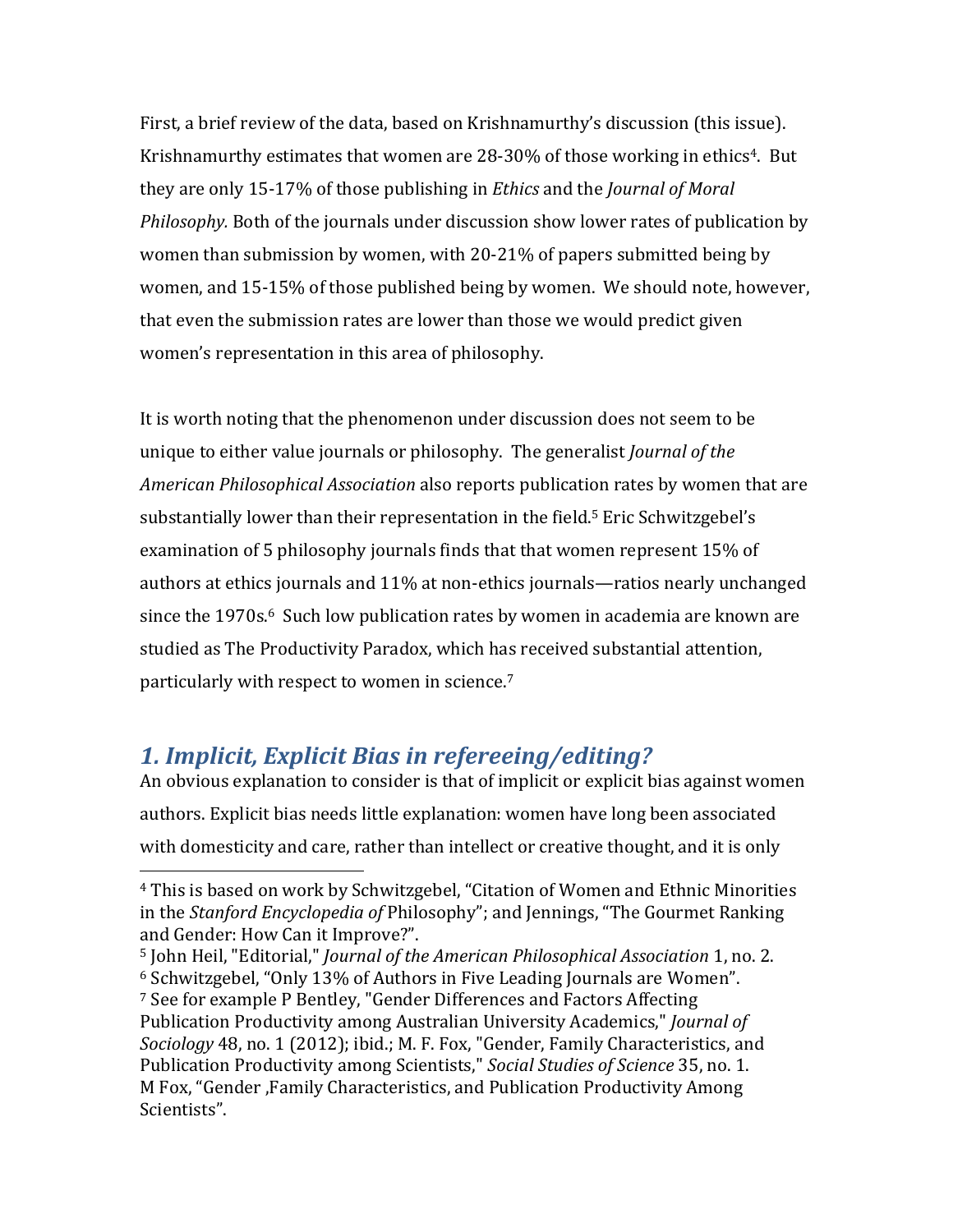within the last century that they have been granted widespread access to higher education. Conscious, explicitly stated bias against women and their work in philosophy seems fortunately to be rare today (though not non-existent).

Implicit bias is a phenomenon that has become increasingly well-known by philosophers in recent years, in which a (largely) unconscious, (often) automatic bias affects (for example) judgments about members of social groups.<sup>8</sup> In the case at hand, the thought might be that implicit biases about *women* or *women* in *philosophy* lead people to assess women's work as less good than it is. There is substantial evidence of a tendency to associate men with intellectual achievement, and seems to affect the assessment of work. $9$  For example, Knobloch-Westerwick showed that the very same abstract in was considered to be of lower quality if it was thought to be by a woman<sup>10</sup>, and Moss-Racusin showed that the same CV was considered less impressive with a woman's name than a man's.<sup>11</sup> Very few studies have yet been done in philosophy, but we can expect that general biases regarding women's intellects would affect the assessment of their work. There may also be specific biases regarding women in philosophy that could affect assessments. DiBella, Miles and Saul showed male philosophers to implicitly associate philosophy with maleness.<sup>12</sup> It would not be surprising, then, if—either due to general cultural

 

<sup>&</sup>lt;sup>8</sup> For much more on implicit bias, see ; Michael Brownstein and Jennifer Saul, *Implicit Bias and Philosophy Volume Ii: Moral Responsibility, Structural Injustice, and Ethics* (Oxford: Oxford University Press). For an attempt to work through ways that implicit bias may manifest itself in philosophy, see my "Implicit Bias, Stereotype Threat and Women in Philosophy".

<sup>&</sup>lt;sup>9</sup> Valian, *Why So Slow?*.

<sup>&</sup>lt;sup>10</sup> Knobloch-Westerwick and Glynn, "The Matilda Effect—Role Congruity Effects on Scholarly Communication".

<sup>&</sup>lt;sup>11</sup> Moss-Racusin et. al., "Science Faculty's Subtle Gender Biases Favor Male Students".

 $12$  See "Philosophers Explicitly Associate Philosophy With Maleness". They also showed that female philosophers associated philosophy with femaleness. However, given the numbers of men in the profession, it is far more likely that a woman will be assessed by a man who unfairly downgrades her work than that a man will be assessed by a woman who unfairly downgrades his. It should be noted however,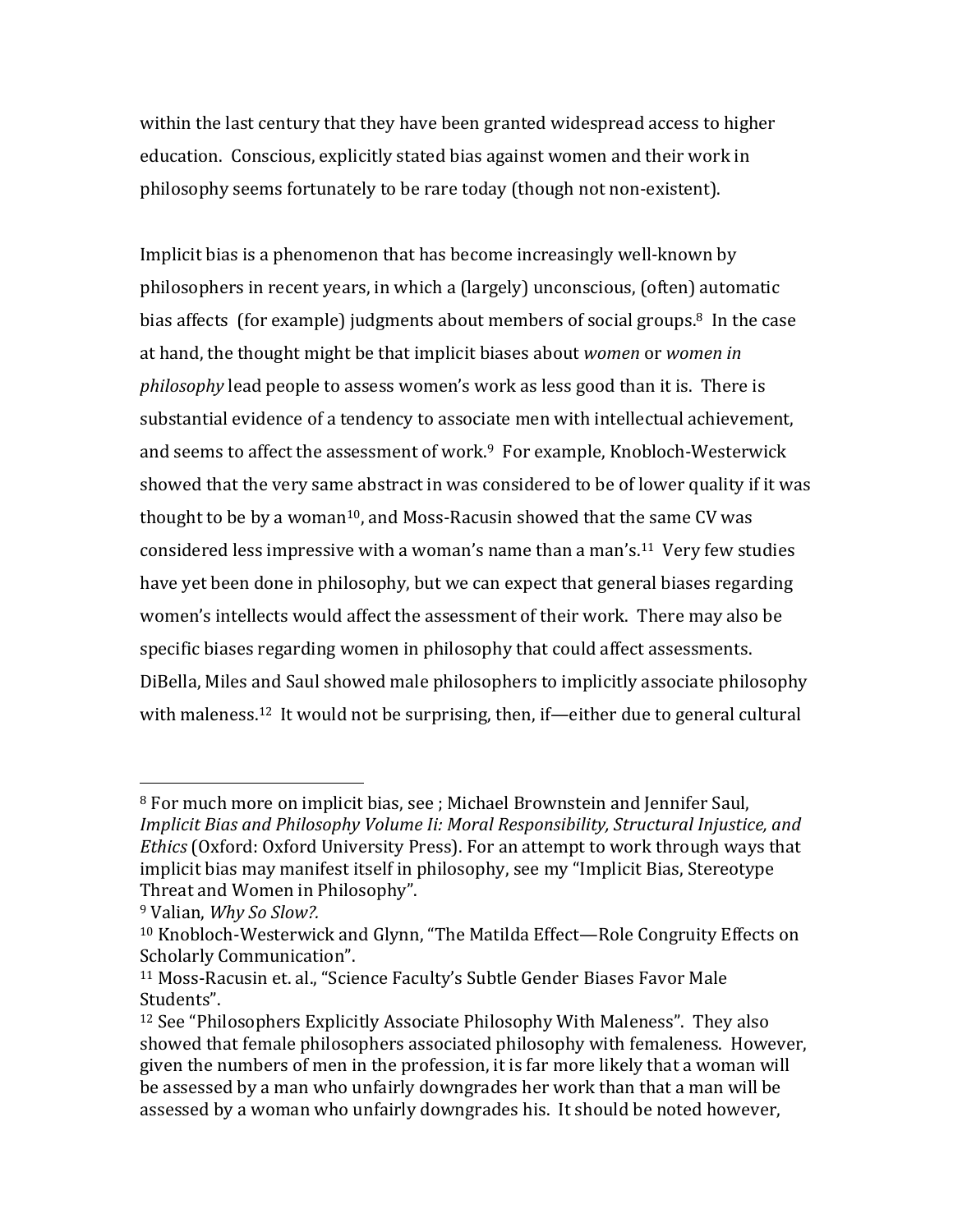biases about women, or specific ones about women in philosophy—women's work in philosophy was at least sometimes given less than its due because of implicit biases.

Women are, we have seen, being published by these journals at a rate lower than that at which they submit. Since it seems antecedently plausible that women and men would be producing equally good work, implicit or explicit bias seems initially plausible as an explanation for this gap.

However, the journals studied are actually ones that rigorously practice triple anonymous review. In triple anonymous review, authors are not told referees' names; referees are not told authors' names; and editors are not told authors' names. Double anonymous review, in which editors are aware of author's identities, is the norm in philosophy (unlike many other disciplines), but triple anonymous is rare. It is, however, quite important, since desk rejections (rejection by the editor without referee input) are very common in philosophy—up to  $65\%$ <sup>13</sup> So, it might initially seem, both explicit and implicit bias are ruled out as explanations.

#### **1.1 How bias could still be present.**

This, however, is too fast. There are at least four relevant ways that bias, implicit or explicit, could still be playing a role in decisions about whether to publish papers.

#### **1.1.1 Insufficient anonymisation**

Removal of the author's name may not suffice for anonymity. If the editor has already encountered the paper in question—at a conference for example—they may know who the author is. It is not at all clear to me whether this is likely to be the case in philosophy or not. Many scientists tell me that their fields are small enough

<u> 1989 - Jan Samuel Barbara, martxa a shekara tsa 1989 - An tsa 1989 - An tsa 1989 - An tsa 1989 - An tsa 198</u>

that it has not yet been demonstrated that philosophers' implicit associations regarding philosophy affect their assessment of work in philosophy. <sup>13</sup> Lee and Schunn, "Philosophy Journal Practices and Opportunities for Bias".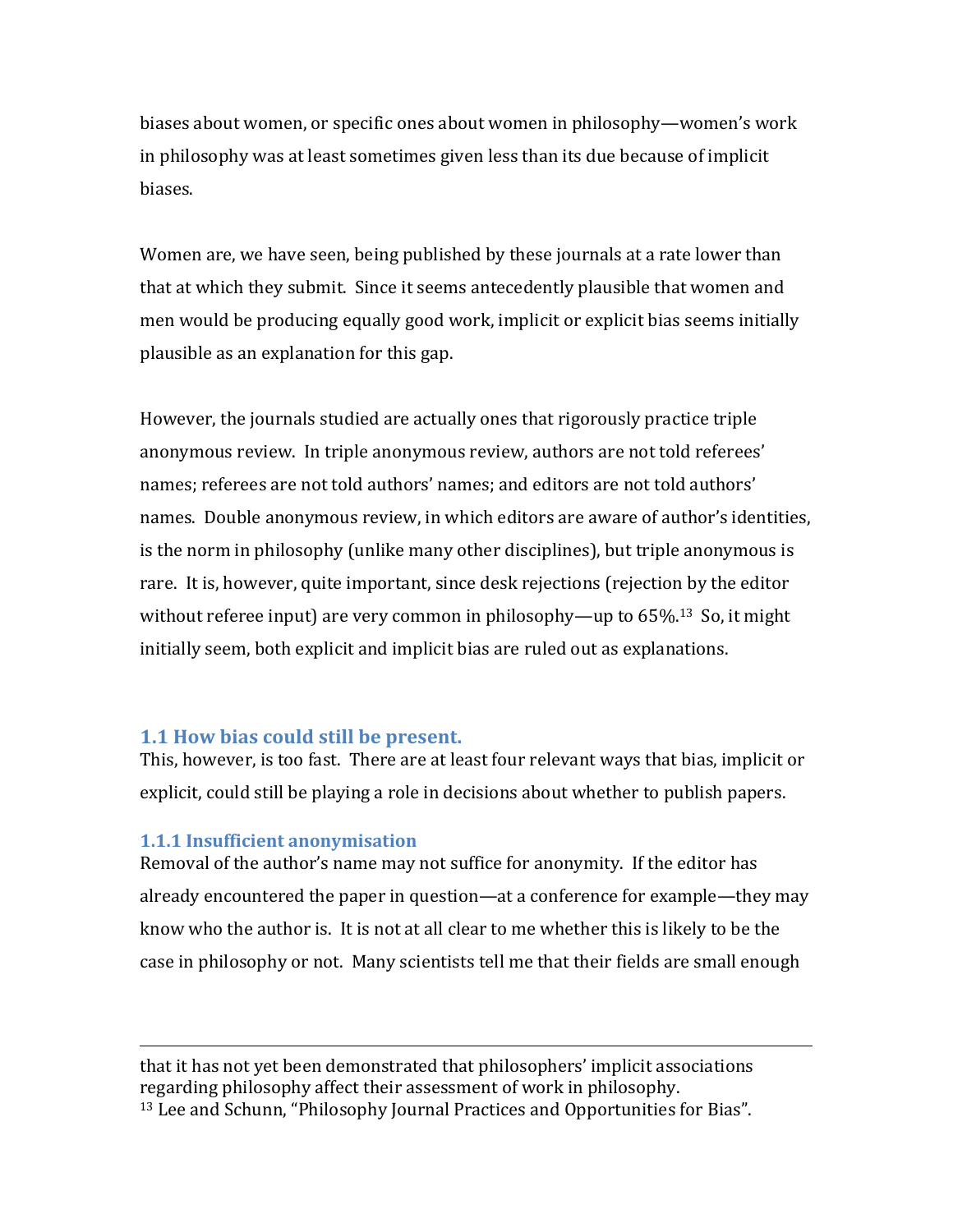that this blocks effective anoymising for their areas of research. There may well be areas of philosophy like this.

#### **1.1.2 Gender knowledge**

Removal of the author's name may not suffice to remove knowledge of gender. Even if the author is not recognized, their gender might be—either implicitly or explicitly. Sometimes this recognition will be easy-for example when an author draws on her personal experiences as a woman in a feminism paper. However, it has also been suggested that people may be able to guess gender quite effectively, at least in certain sorts of discourse. Zelcer and Litman found that readers can guess gender at better than chance, when they rely on implicit strategies  $(e.g.,$  hunches) rather than on explicit gender stereotypes.<sup>14</sup> They also found a sub-group of "high performers" who displayed 80% accuracy relying on these implicit strategies. No studies have yet been done to see how accurate such guesses are for philosophical work.

#### **1.1.3 Subject/Style bias**

 

Removal of name does nothing for bias against styles/subject matters. Some have suggested that women have a different philosophical style than men, or that they are drawn to different sorts of topics. We'll start with topics. Sally Haslanger's survey<sup>15</sup> showed that the top 5 areas of specialisation for women were Feminist Philosophy, Applied Ethics, Normative Ethics, Social Philosophy/Social Theory, and Political Philosophy. The top 5 for men were Metaphysics, Epistemology, Philosophy of Mind, Normative Ethics, and Metaethics. This is at least some indication that women are drawn to the value side of philosophy. But the journals we are considering here are specifically value journals, which surely won't be biased against value topics. However, there could still be subject matter biases which could have a disproportionate effect on women, even within value journals—for example, a bias against feminist philosophy (or a bias in favour of metaethics) could lead to a

<sup>&</sup>lt;sup>14</sup> Zelcer and Litman, "Gender Attribution and Implicit Bias".

 $15$  Haslanger, "Preliminary Report of the Survey on Publishing in Philosophy".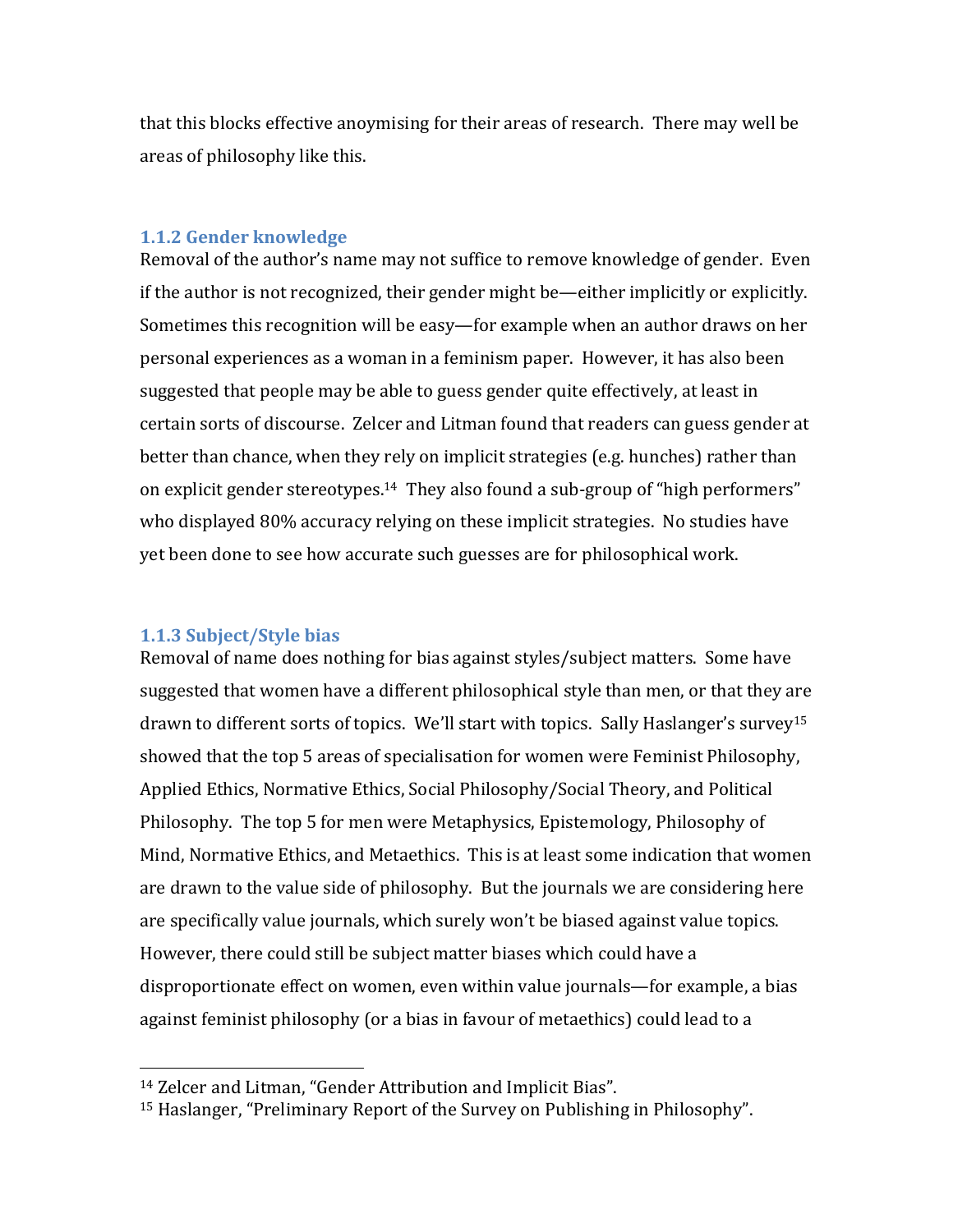disproportionately low number of papers by women. Anecdotal reports of biases against feminist philosophy are widespread, including reports from those who do not themselves work in the area.<sup>16</sup> For example:

After expressing fascination with a course a new (female) member of staff was offering, on feminist philosophy of science, my advisor tells me not to waste time on 'rubbish philosophy' and do 'serious subjects'. He also condescendingly described the really established female professor offering this subject as not 'too poor given the pointless field in which she works'. https://beingawomaninphilosophy.wordpress.com/2014/12/23/thingsthat-made-me-doubt-my-future-in-academia

I am a bearded white male with a PhD in philosophy who stopped working in philosophy departments per se some years ago. I left in part because of what I saw as the discipline's shoddy treatment of feminist philosophy in general and my female colleagues in particular. Since then I have become a research scientist respected in another field.

Ironically, the fact that I did graduate work in feminist epistemology as well as in analytic epistemology has proved an asset in doing science. I oftentimes acknowledge my philosophical background in my professional talks, crediting it for my theoretical range and ability to write clearly. https://beingawomaninphilosophy.wordpress.com/2013/09/13/advisinga-student/

I do not work in feminist philosophy myself, and apparently that has encouraged several male professors to share with me their view that feminist philosophy is junk and not really philosophy. https://beingawomaninphilosophy.wordpress.com/2012/05/07/hang-inthere-in-spite-of-it-all/

It could also be the case that women are drawn to different styles of philosophy. Certainly there have been feminist philosophers who argue that women have a different writing style, or are drawn to more personal reflections than men. Work in feminist philosophy also tends to span across the analytic/continental boundary

 

 $16$  Throughout this paper, I will be taking examples from the blog "What is it Like to be a Woman in Philosophy". This blog collects brief anonymised anecdotes about life as a woman in philosophy. It has become a very useful resource for qualitative research.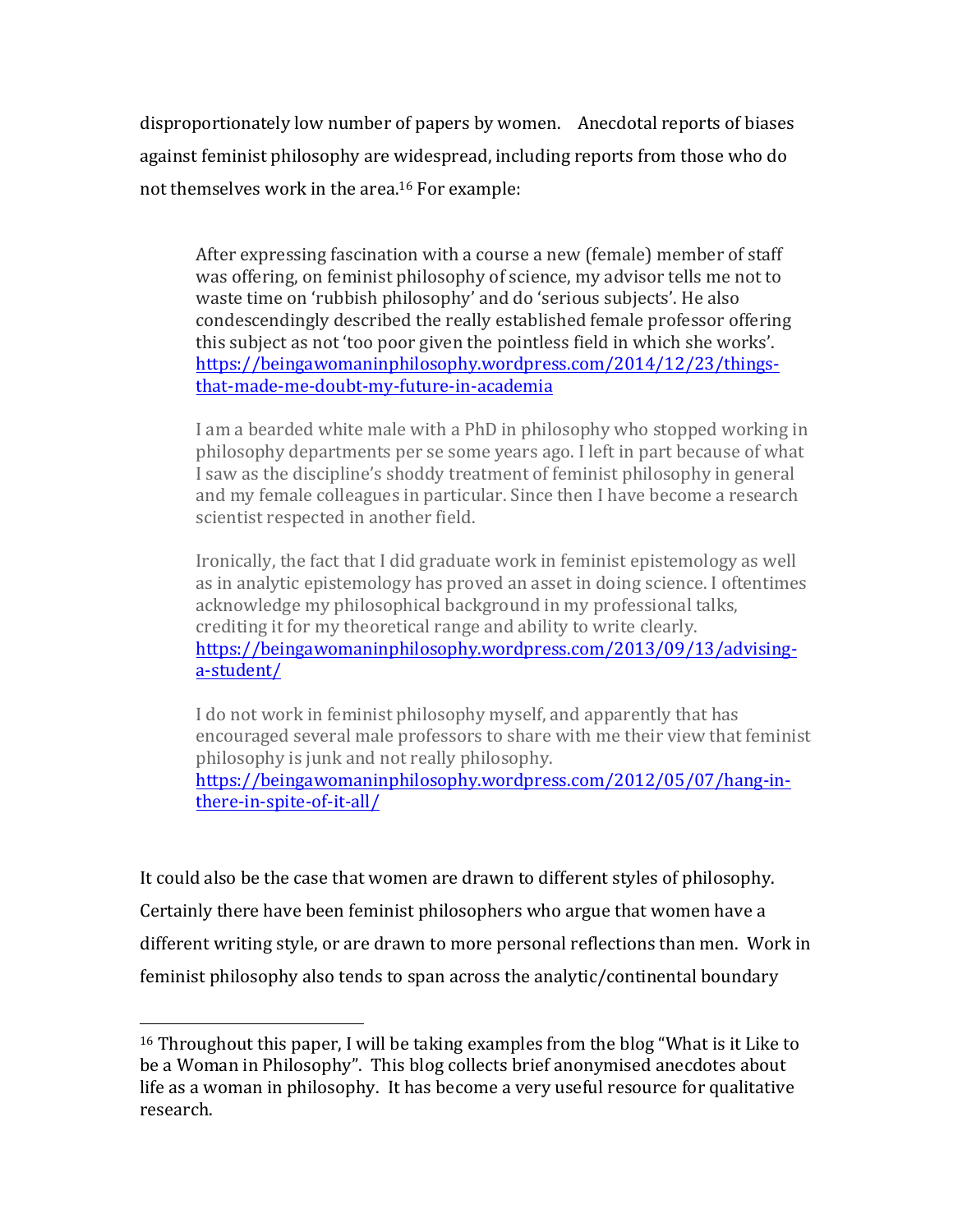more than work in most areas. If women do more work in feminist philosophy, this may mean that there work has more continental elements to it. And if there's a bias against such work at these largely analytic journals—which is not inconceivable that could have a disproportionate effect on women.<sup>17</sup>

## **1.1.4 Unscrupulous refereeing**

Unscrupulous refereeing could negate the attempt at anonymity. If referees google the titles of papers, or key phrases, they can easily learn the identities of authors. Once this is done, there is plenty of room for both implicit and explicit biases to have an effect on judgments. And at least one experienced journal editor, Berit Brogaard, has reported having been told many times about such googling.<sup>18</sup>

"But," you may ask, "is it really true that referees google papers before making decisions?"

Yep. It's true. I know. I know because people tell me. They are not shy about it either. They say that that's what they do. They don't think it will cause them to make biased decisions. They just want to know whose paper they are wasting their time on.

You have a quick comeback: "There is a way to avoid the Google phenomenon. Don't upload your paper to your website until it's forthcoming in a journal. That takes care of the problem, right?"

Not really. If you are prudent, you don't submit your papers until your ideas have been vetted at conferences. So when people google your paper's title, they will find it, because it was listed at those conferences.

"But," you think, "I am cleverer than the googling referee. I will just change the title of my paper before submitting. So when the referees google it, the paper won't come up."

 <sup>17</sup> Of course, it is also *possible* that work on these topics or in these areas is *less good*. If that were the case, it would be at best misleading to describe lower publication rates for such work as due to a bias.

<sup>&</sup>lt;sup>18</sup> Berit Brogard, "The Journal Reviewing Process Isn't Anonymous. Did You Really Think it Was? Think Again!"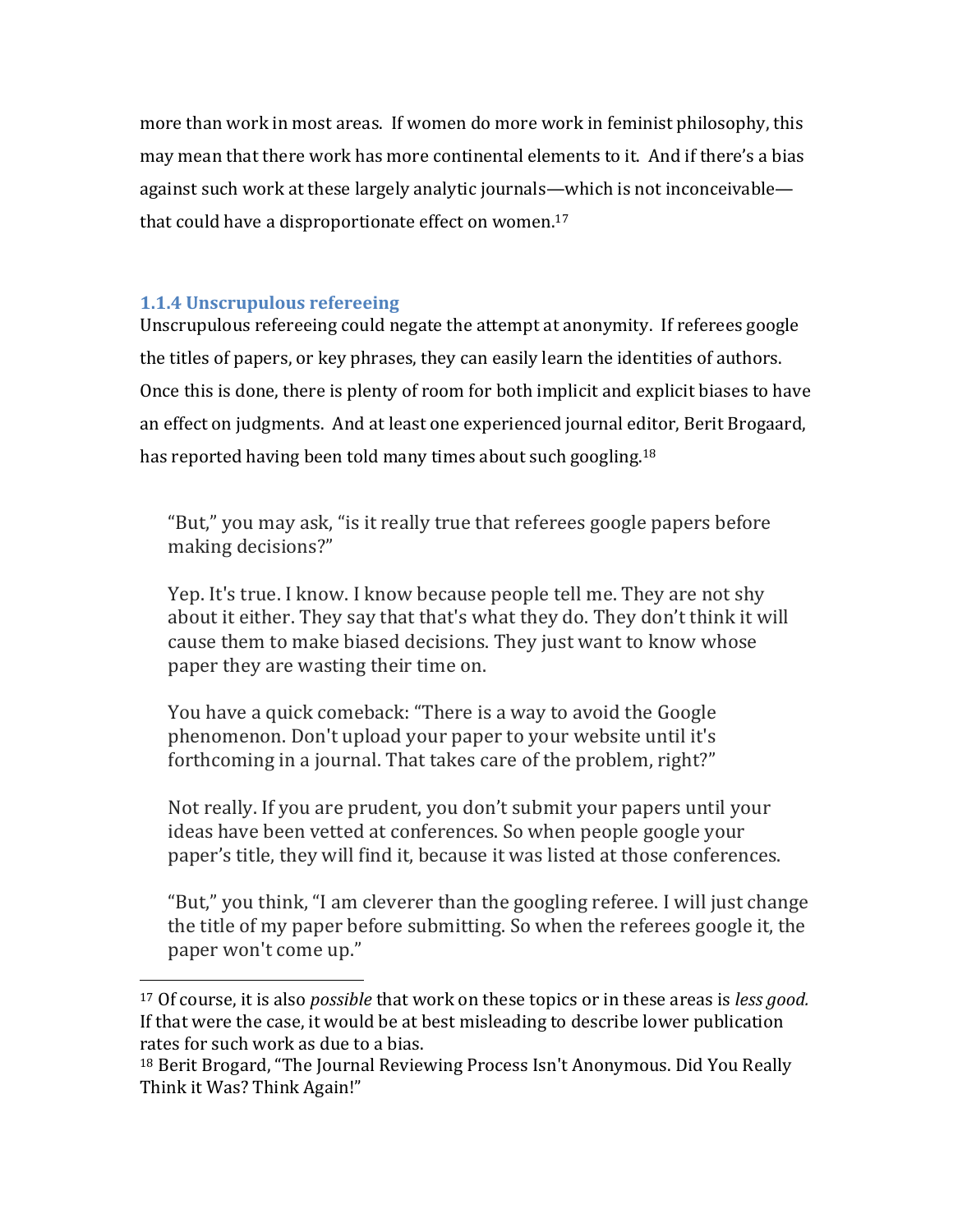Not so fast. Referees have told me time and time again that if they don't find the title on Google, they may google phrases (slightly unusual ones) or first lines or arbitrary lines. So even if you change the paper's title, the referees may still figure out who you are.

#### **1.2 How can we test for these things?**

There are studies that could be done that would give us more information about the likelihood of bias creeping in through some of the mechanisms outlined above. It would be well worth studying how good professional philosophers are at guessing the authors of anonymous papers. One could also study how good they are at guessing the gender. It would be quite important for the subjects in this study to not be students, but rather people at a level where (a) they might be asked to referee; and (b) they have been exposed to philosophy long enough that an *inability* would not be explainable as due to their short time in the profession.

Now let's turn to the issue of bias against styles or subject matters that women tend to work in/on. First, we would need to study whether there are such tendencies among women. We already have some data showing a tendency of women to work in certain broad areas, such as Feminism. It might be possible to do a further survey looking at sub-areas of specialization. It would, it seems to me, be far more difficult to study styles of philosophy by gender, since we would need a reliable way of demarcating styles of philosophy, and then would need to find some way to measure the relationship of this to gender. I am far from clear on how this could be done. It is also far form clear how we might discern whether *biases* against areas and styles of philosophy that are correlated with gender exist—although we could survey philosophers on how they feel that their style/subject matter of philosophy is received by referees. This would at least give us some indicative data to work with.

A study of unscrupulous googling might be possible, via an anonymous survey of philosophers, regarding how often referees google papers prior to reviewing them. Software like SurveyMonkey would give sufficient assurance of anonymity that it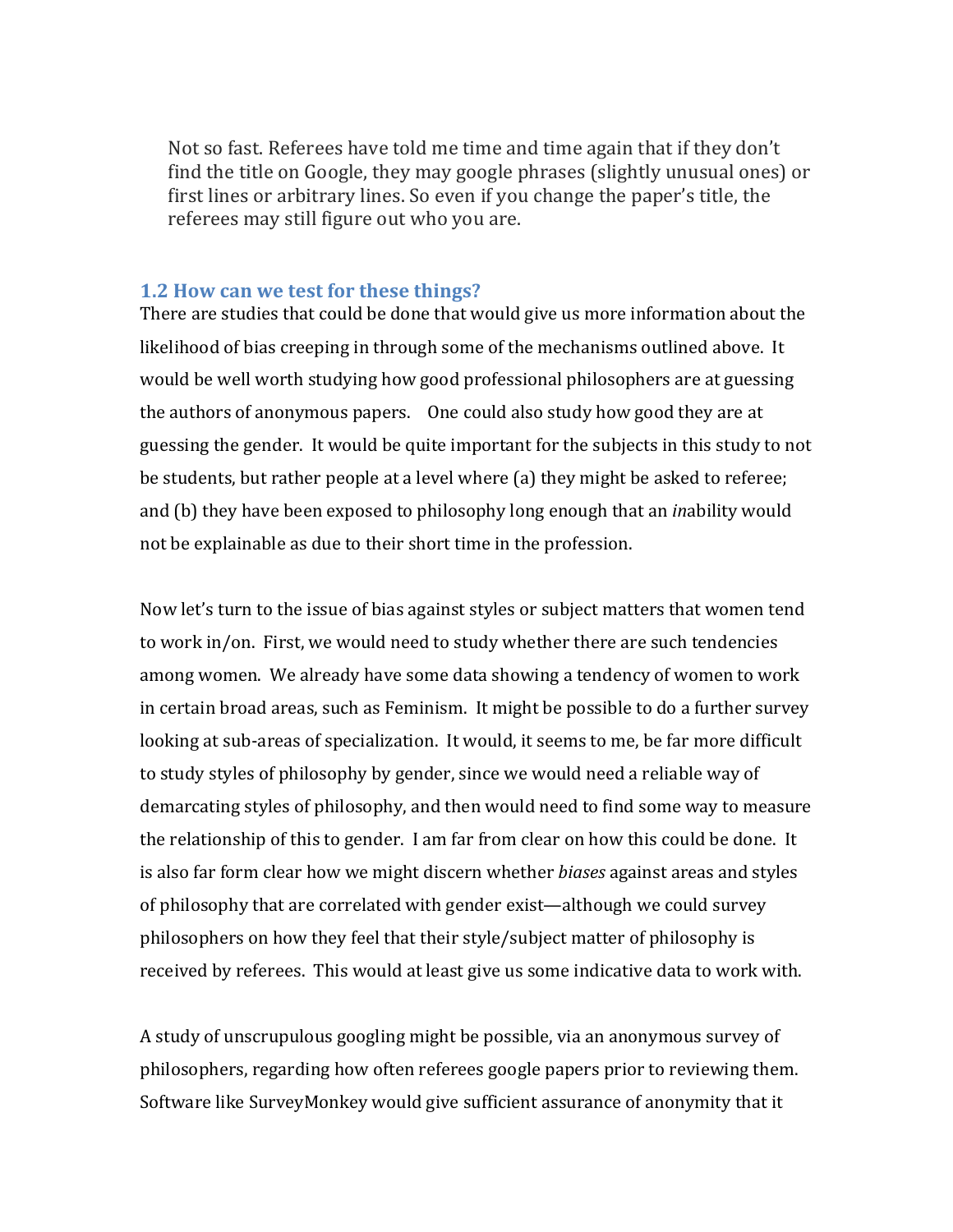might be possible to get honest answers. Very likely, results would underrepresent the incidence of googling, so even a relatively low percentage would indicate a serious problem. It might even be possible to survey those who have refereed for the two journals studied, but this could be subject to concerns from ethics committees.

# **2. Low submission rates from women**

The data discussed at the start of this paper showed that women submit papers to *Ethics* and the *Journal of Moral Philosophy* at rates substantially lower than their presence in these areas of the subject, with women at 28-30% in these areas of the subject, but constituting 20-21% of submissions. We do not have data on women's acceptance rates at these journals, so we do not know how it compares to men's. But however the acceptance rate compares, we know that submission is playing at leas some role in the underrepresentation that we see. And indeed we also know that low submission rates are worth studying more broadly: The *Journal of the APA* reports (Heil 2015) that men submit 6 papers for every 1 that women submit, and then men's and women's papers are accepted at an equal rate. It is clearly worth considering, then, why women's article submission rates might be low.

## **2.1 Women choose other venues for their work?**

Women may be choosing not to submit to these journals, because they have other places to which they have decided to send their work. But there are a number of different explanations that might hold for this (if it's the case.)

#### **2.1.1 Underrating of own work**

Women may well be more likely than men to feel that their work isn't good enough for elite journals. We don't have direct data on this, but we do know that there is a substantial body of work indicating a tendency for women (more than men) to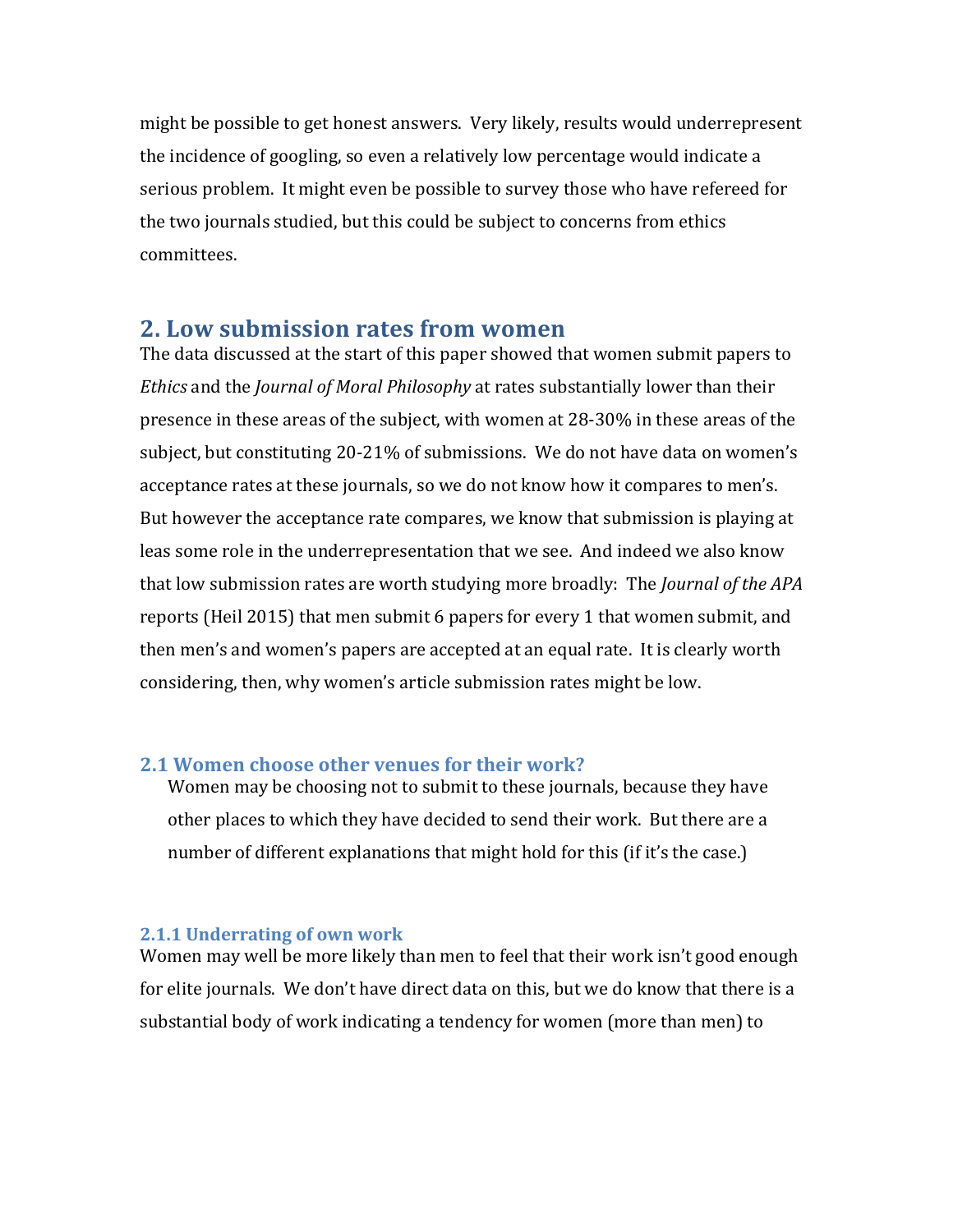under-rate their performance.<sup>19</sup> If this tendency carries over to philosophy, then it may make women reluctant to submit to "elite" value journals with low acceptance rates. As a result, they may be sending their papers to less elite journals. If it's also the case that women are more likely than men to engage in less mainstream methodologies and topics, then they may also think for this reason that elite journals will be less likely to accept their papers.

Women in philosophy may also be deterred from submitting to elite journals by stereotype threat. Stereotype threat arises when someone from a group that is negatively stereotyped at a particular task is doing a very difficult version of that task in high stakes situation, and cares a lot about doing well. It can cause underperformance, and it can also cause avoidance of the task/situation.<sup>20</sup> Attempting to publish in a top-tier journal is high stakes and very difficult, and those trying to make an academic career care very much about it. Women in philosophy are likely to suffer from stereotype threat, due to the explicit stereotype of philosophy as male, and due to the foundational role of logic, which is likely to be affected by the well known stereotype of mathematics as male.<sup>21</sup> If all this is right, stereotype threat may cause women to avoid the most stereotype threat-inducing environments for when they send off their papers, choosing other venues instead.

## **2.1.2 Invited papers**

 

Another possibility arises from the fact that, in recent years, editors of collections have become increasingly concerned about the demographics of their authors. (This

<sup>&</sup>lt;sup>19</sup> See for example Ehrlinger and Dunning, "How Chronic Self-Views Influence (and Potentially Mislead) Estimates of Performance"; Reuben, Sapienza and Zingales, "How Stereotypes Impair Women's Careers in Science".

 $20$  See Goguen, "Stereotype Threat. Epistemic Injustice and Rationality"; McKinnon, "Stereotype Threat and Attributional Ambiguity"; Spencer, Steele and Quinn, "Stereotype Threat and Women's Math Performance"; Steele, *Whistling Vivaldi.* <sup>21</sup> Spencer, Steele and Quinn, "Stereotype Threat and Women's Math Performance"; Steele, *Whistling Vivaldi*; Saul, "Implicit Bias, Stereotype Threat and Women in Philosophy"; Haslanger, "Changing the Ideology and Culture of Philosophy"; DiBella, Miles and Saul, "Philosophers Explicitly Associate Philosophy With Maleness".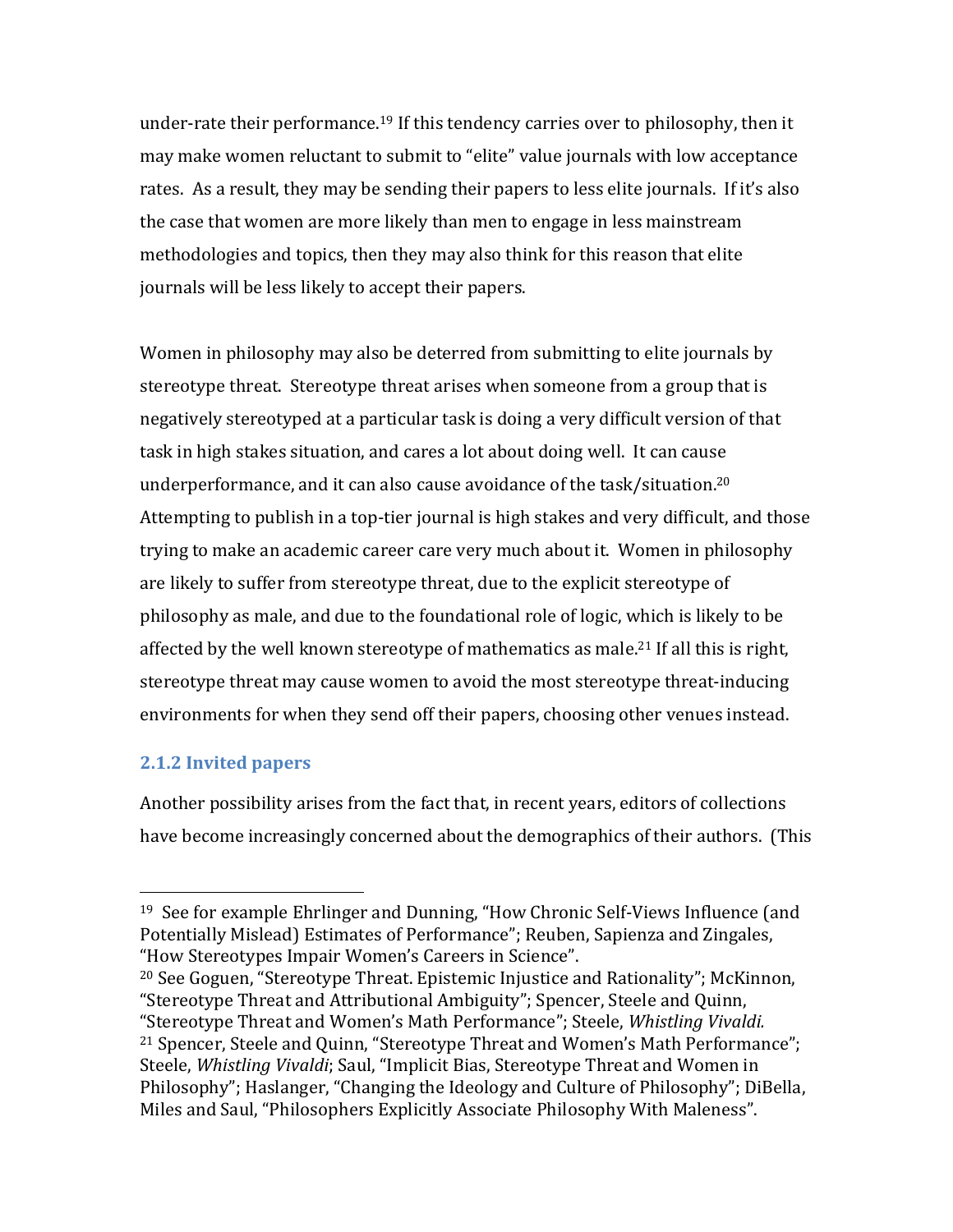may be due partly to the success of the Gendered Conference Campaign<sup>22</sup>.) Their efforts to find women contributors might be leading to a situation in which women are more likely than men to have an invited venue for their work. (This is one explanation that Heil considers for the low rate of female submission to the *Journal* of the APA.) Given the length and uncertainty of the journal review process, it can be a completely rational decision to take up an invitation rather than sending a paper to a journal.

#### **2.2 Women write fewer papers?**

It is also entirely possible that women submit fewer papers to journals because they write fewer papers. But of course this would also need explaining. There are at least two broad categories of explanations for this.

#### **2.2.1 Women have more competing responsibilities.**

It may be the case that women spend more time than men on activities other than research, leading to less time for research. Evidence on this is a bit mixed. We'll start with the thought that women spend more time on administrative tasks: Bentley's "Gender Differences and Factors Affecting Publication Productivity Among Australian Academics" reports men and women spending approximately the same number of hours on administrative tasks, and that these tasks interfere with the research to the same extent for women and men. However, Misra's "The Ivory" Ceiling of Service Work" reports that women at mid-career (Associate Professor level) spend substantially more time than men on service/administrative work, leaving men at this level with 7.5 hours more for research each week than women at this level.

It is also still the case that women do more housework and childcare than men. Mothers spend twice as much time on childcare as fathers do. Women also do more housework than men. Half of women do some housework on a typical day, but only

 <sup>22</sup> https://feministphilosophers.wordpress.com/gendered-conference-campaign/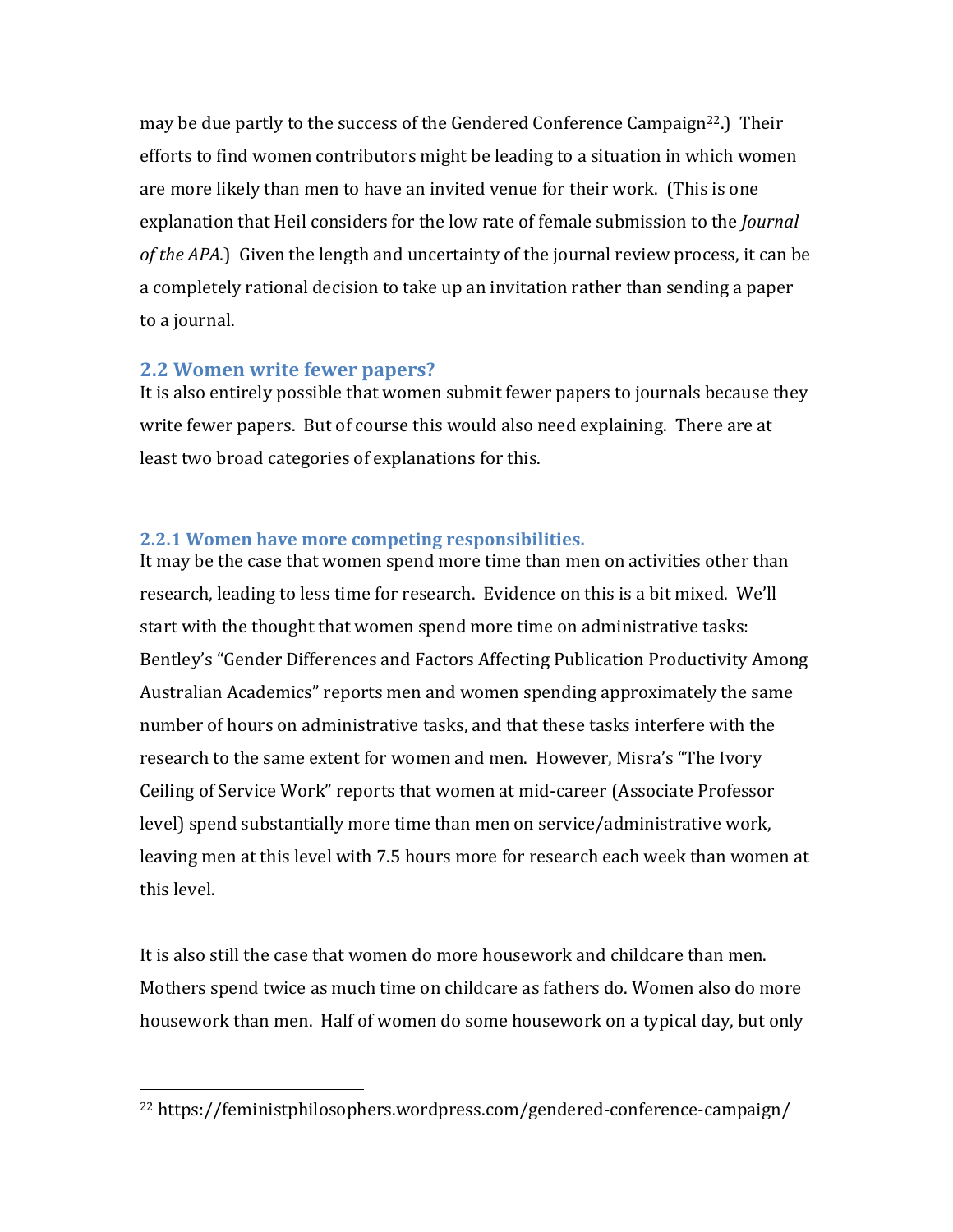$20\%$  of men do. <sup>23</sup> If women have more of their time taken up by these competing responsibilities, it seems reasonable to suppose that they will have less time for writing papers. Surprisingly, however, family responsibilities do not seem to correlate in the expected way with productivity: Fox, reporting the results of several studies, notes that "the presence of children has either no effect...a slightly negative, insignificant effect..., or a positive effect"  $.24$  Fox hypothesizes that women with children in science are highly selective about their time allocation, cutting back on other activities rather than research and childcare.

This appealing hypothesis, then, might seem to be one that we should set aside. However, not all of women's competing responsibilities readily show up on studies of time allocation that ask about research, teaching, and administrative duties. Women also tend to spend a great deal of time on the "invisible labour" of mentoring, counseling and advising students in an informal manner. Here is a passage from Green's recent "Thanks for Listening":

I estimate that someone cries in my office at least once every three weeks. I'm not a therapist, a counselor, a social worker, a minister, or a psychologist. I'm not even a department chair. I'm a female professor at a research university, where faculty members and students  $-$  especially graduate students — regularly show up at my office, often after sending me a vague email asking if I have time to talk. And then they tell me things. Things that lead to tears....

When I mention the frequency of these types of conversations in my office or point to the tissue box I keep on my desk, a few women colleagues nod their heads knowingly, but many professors act baffled: Why would someone cry in your office? Men in particular say that.

This issue has been studied by social scientists as a part of what is called "identity taxation", a term Amado Padilla initially coined to describe the additional burdens

 

<sup>&</sup>lt;sup>23</sup> Covert, "Why it Matters that Women Do Most of the Housework".

<sup>&</sup>lt;sup>24</sup> Fox, "Gender, Family Characteristics, and Publication Productivity Among Scientists": 132.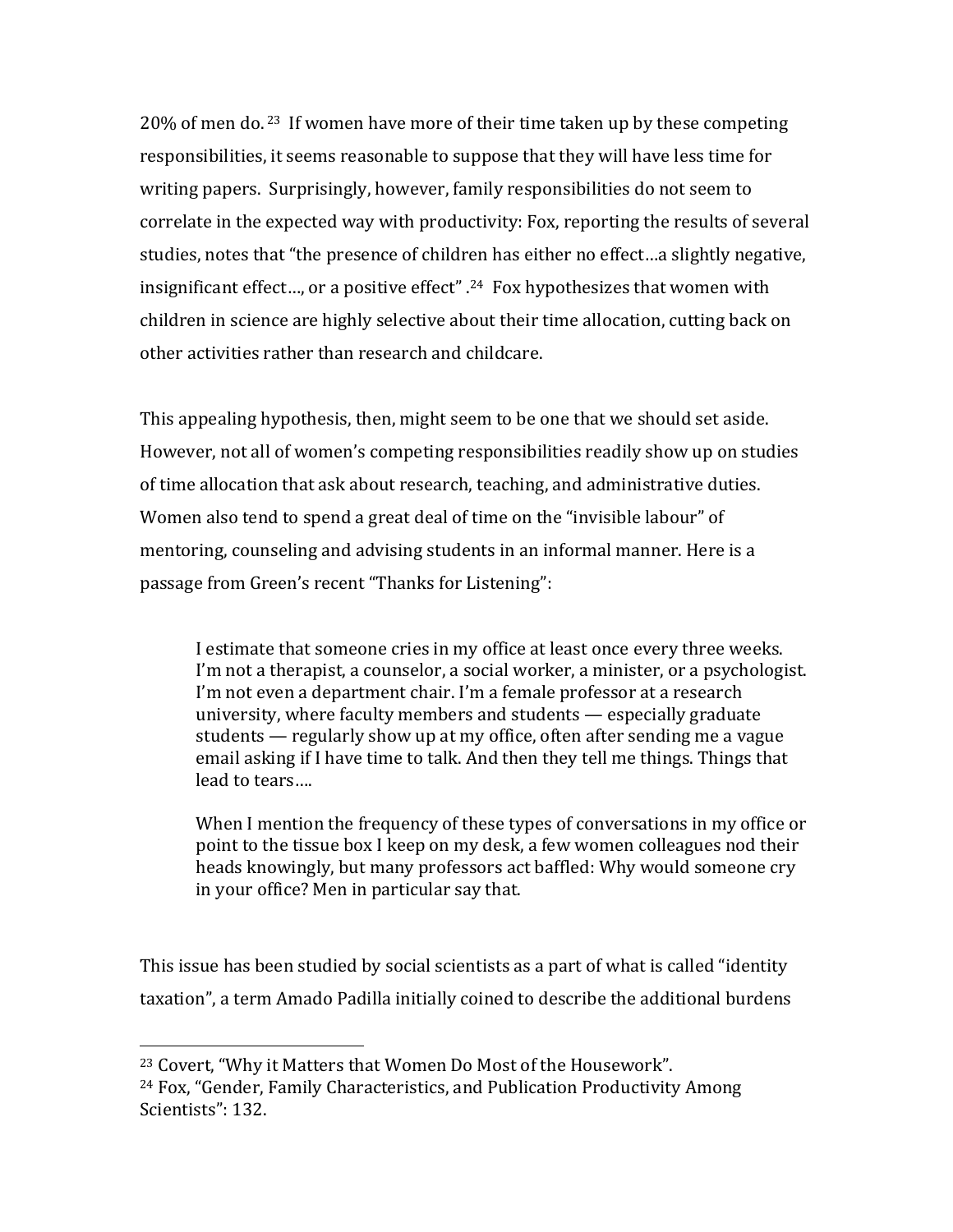imposed on faculty who are members of minority racial and ethnic groups.<sup>25</sup> Hirschfield and Joseph have extended the concept to cover other under-represented identities.<sup>26</sup> They focused particularly on the additional burdens of advising students in crisis, and on the complexities introduced by both intersections of identities (e.g. being a black woman), and the assumption that possessing one minority identity (e.g. being black) would automatically make one an appropriate advisor with respect to other minority identities (e.g. being lesbian). Hirschfield and Joseph suggest that these burdens are both heavy and under-appreciated. They do not count as part of one's academic job in any formal way, but they are often felt to be inescapable, and they are highly demanding in terms of time, energy, and emotion. Indeed, they suggest that this may play a role in lower rates of publication. It certainly seems worth investigating whether this affects research productivity among women in philosophy.

#### **2.2.2 Hostile Climate**

 

Settles et. al. studied women scientists and found that "women's perceptions of a positive or supportive department climate were related to higher levels of job satisfaction and productivity".<sup>27</sup> This suggests that a hostile climate for women could be related to women's lower levels of publication. In recent years, many philosophers have argued that women face a hostile environment in Philosophy.<sup>28</sup> And many women have provided stories detailing their experience with a hostile environment on What is it Like to be a Woman in Philosophy. Here's just one example29:

I have been thinking for a while now about sending in my own experiences of

 $27$  I. Settles et al., "The Climate for Women in Academic Science: The Good, the Bad, and the Changeable," *Psychology of Women Quarterly* 30 (2006): 54.

<sup>&</sup>lt;sup>25</sup> Padilla, "Ethnic Minority Scholars, Research, and Mentoring".

 $26$  Hirshfield and Joseph, "We Need a Woman, We Need a Black Woman".

<sup>&</sup>lt;sup>28</sup> See, for example, Haslanger's "Changing the Ideology and Culture of Philosophy" and Saul's "Philosophy Has a Sexual Harassment Problem".

<sup>&</sup>lt;sup>29</sup> https://beingawomaninphilosophy.wordpress.com/2012/10/23/the-life-of-awoman-in-philosophy/.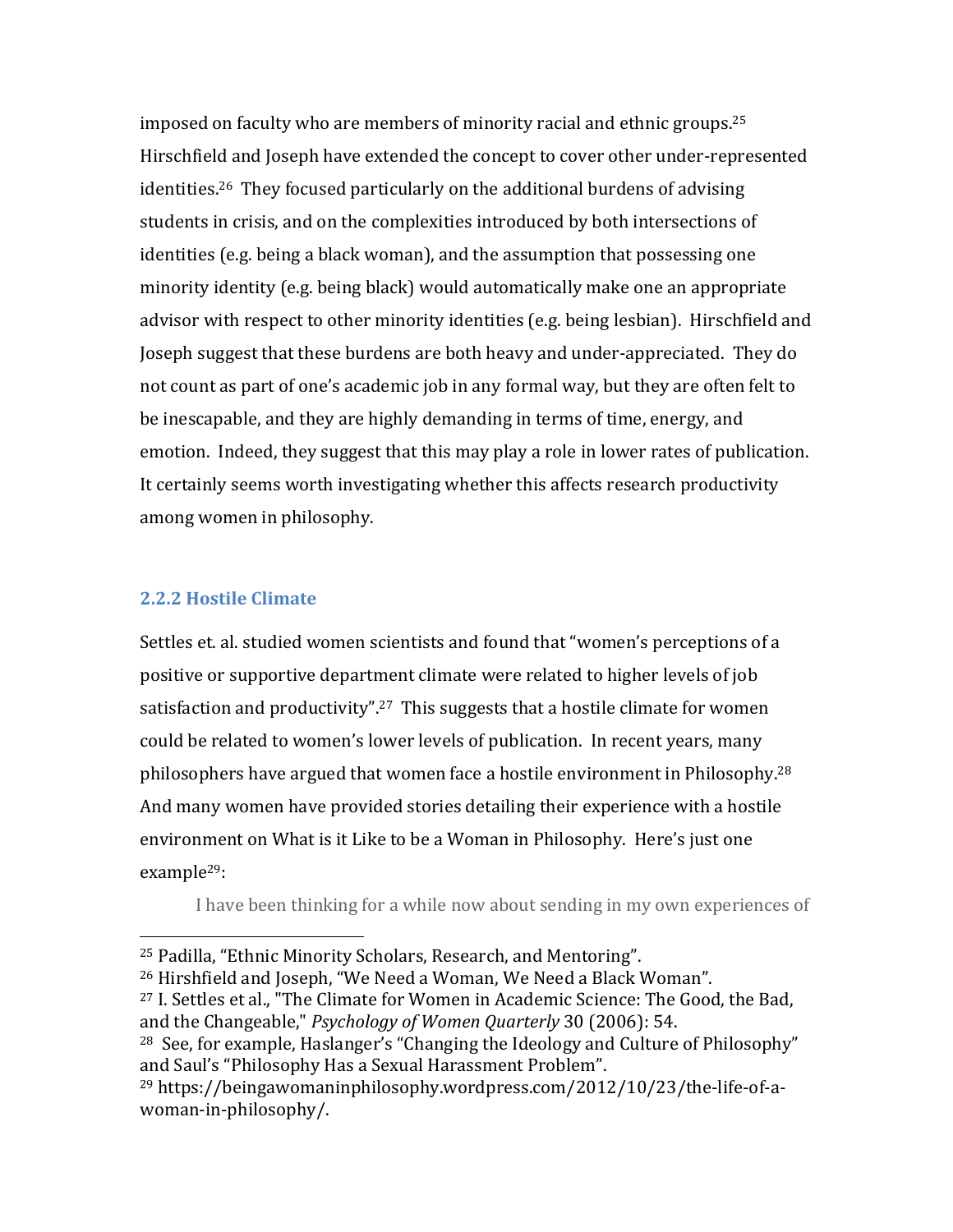harassment and discrimination. There are actually too many to list in detail, but here are a few:

- 1. As an undergraduate I was invited to be a TA. Very soon, the sixtysomething professor I was working with started inviting me to his house to discuss philosophy and when I accepted, he asked me if I would pose nude for his art (I was actually quite surprised to see a similar story posted here since I imagined that such a thing would be rare.) He then professed his love for me- making things very uncomfortable since we had to finish out the semester together. I was young and naive (17) and let the whole thing slide.
- 2. I had just completed my first year at a top graduate program and was excited to receive an excellent evaluation by the graduate adviser that I had been perceived to be a very good student- at the top of my incoming class. Shortly after that, I was approached by a very influential (married) member of the department to be his RA. I had never had a class with him so I thought that this was because I was doing so well in the program. One month into working with this man, as I was pointing out some of the flaws in one of his arguments, he put his hand on my knee and said "I can't concentrate on what you are saying because you are just so beautiful." I was stunned and asked him if we could get back to work. Later, I learned that this sort of thing was common- that he treated many women philosophy grad students the same way, but that it was unwise to report him because he was so famous the department would never really punish him and I would get pegged as a trouble maker.
- 3. I have heard other male grad student deriding female grad students in a way that makes it clear that they were taking their perceived shortcomings as representative of all female philosophers. These fellow grad students also were much more interested in my sex life than in hearing my ideas. I have had it implied by these fellow grad students that I and other women were at this top philosophy program, not because of their abilities but because of some sort of affirmative action. (I do not mean to suggest that all the male grad students in my department were this way, but the few that were made it really uncomfortable to be a women philosopher.)
- 4. I have been ignored, talked over, and talked down to on may occasions. When I gave an objection to a view in a philosophy seminar, just ten minutes later, the teacher credited and praised a male student for having come up with the objection. The male student had not even spoken. After conference talks and elsewhere. I have had speakers talk to the other men in a group, but ignore my comments and questions or give cursory, dumbed-down responses.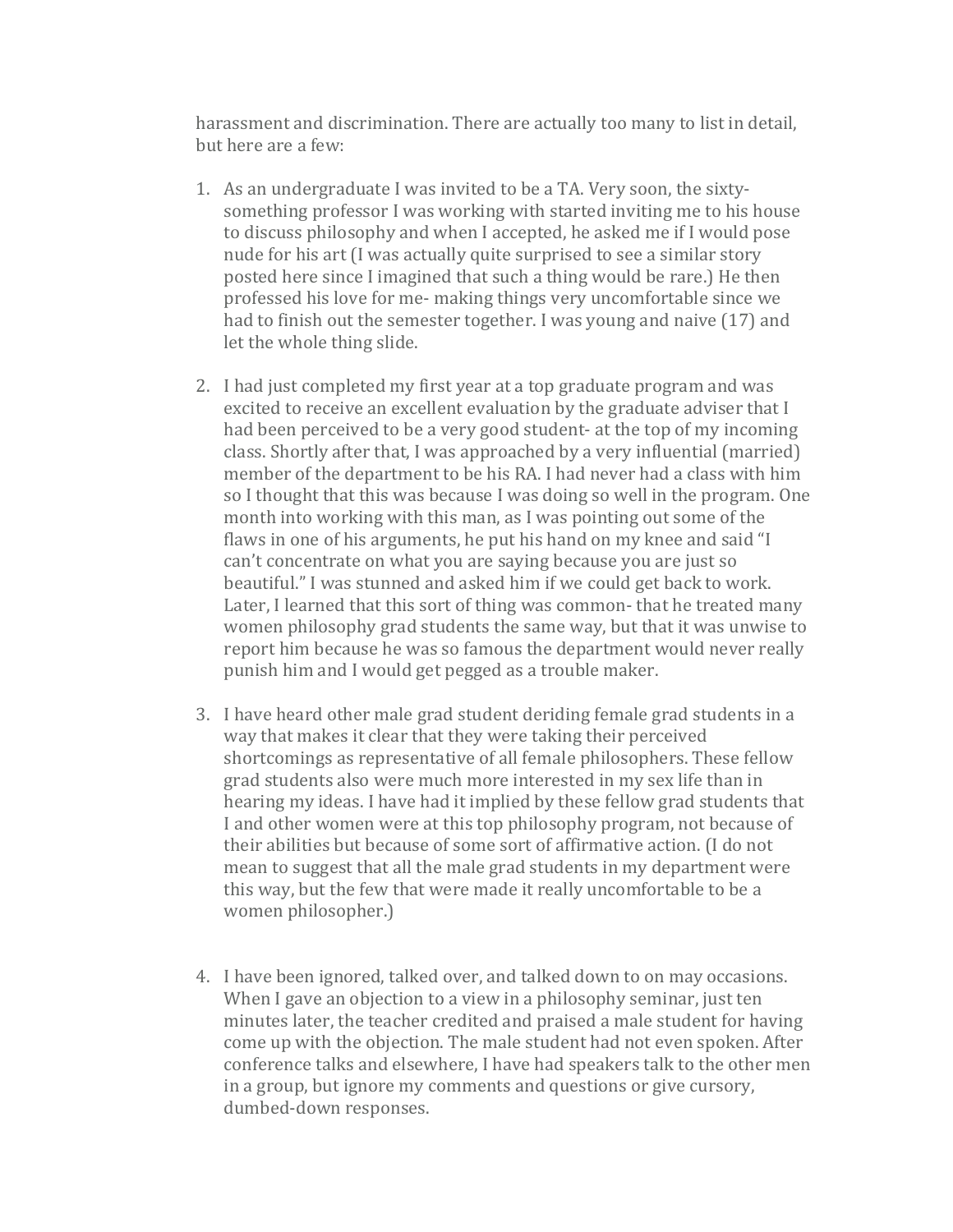- 5. I have been asked, after receiving favorable reports from professors, if I am sure that it this was not just because I am pretty that I was getting such good reviews.
- 6. I have been told that women are not cut out for philosophy and that they are not as gifted in math and logic and this is why they should probably stay away from 'hard philosophy' like metaphysics, epistemology and philosophy of mind (the areas I work in.)

If Settles et. al. are right, then it is no surprise for women in philosophy to be less productive than men. (Notably, we would also expect them to be less satisfied in their jobs.) But we might still want to know *why* women facing a hostile environment are less productive than men, and there are several possible reasons.

## 2.2.1 Lower confidence levels

Being faced with an inhospitable, hostile environment on a day-to-day basis wears one down. It is hard to keep up one's sense of self-worth and abilities if one feels constantly in need of proving that one belongs in a profession, and if others are making comments to undermine one's confidence. One contributor to the blog "What is it Like to be a Woman in Philosophy" initially wrote of how difficult she found it to believe that she belonged in philosophy, and then followed up with a post explaining how she came to so lack confidence:

It was because my first day on campus the professor who I had intended to work with told me that after seeing my application, he wouldn't be surprised if I performed so poorly that I failed out and that I didn't have the right 'pedigree' for students at a program of this caliber. Waiting in the hall outside my first seminar, I overheard a group of male students in my cohort discussing that the women in our cohort might have been admitted because of affirmative action rather than merit. (https://beingawomaninphilosophy.wordpress.com/2014/04/21/onspeaking-the-whole-truth/) 

Women in academia, quite generally, report lower levels of encouragement to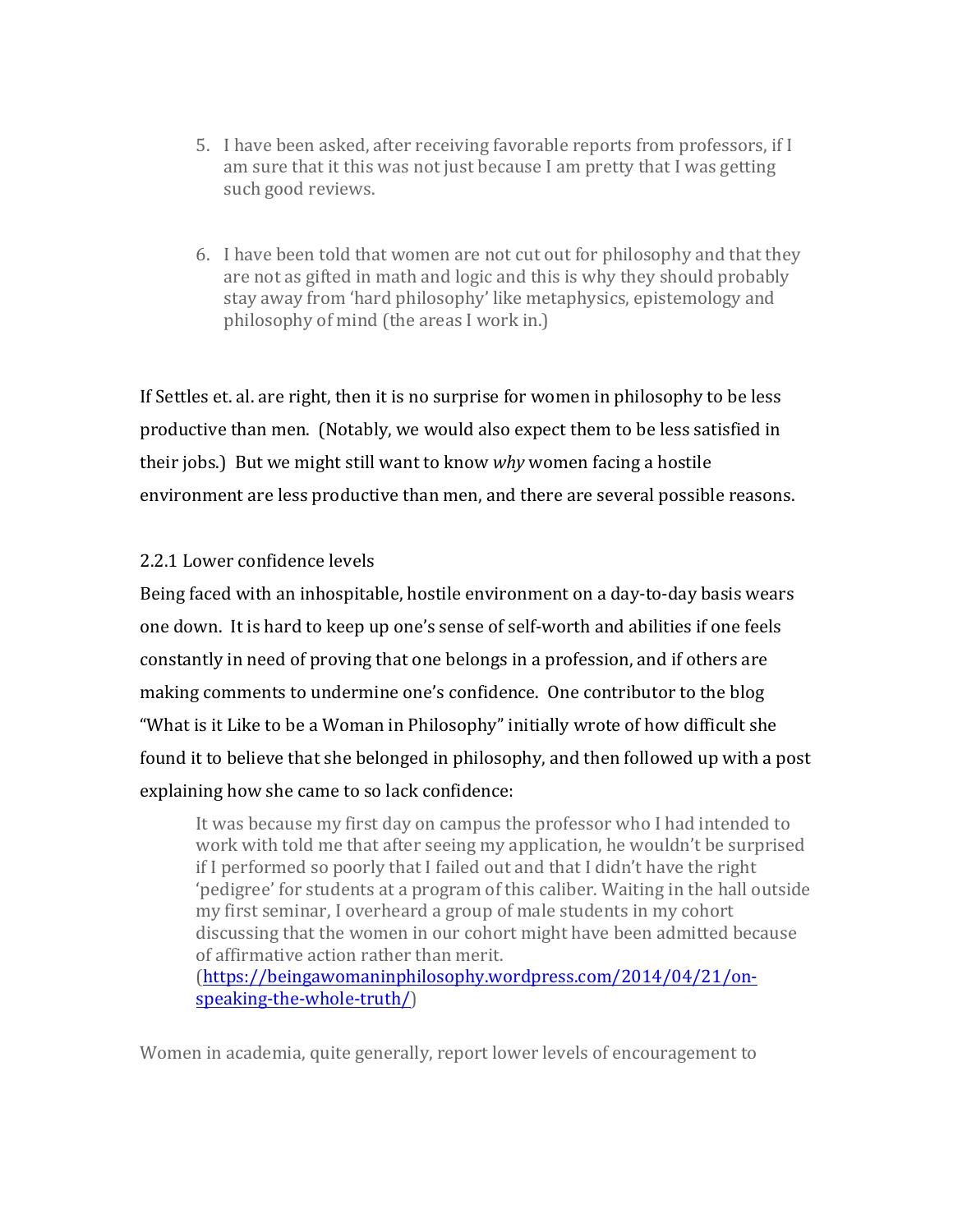publish as PhD students.<sup>30</sup> If women are faced with an outright hostile atmosphere, and then receive less encouragement, it is no surprise at all if they have lower levels of confidence in their work. From here, it is easy to see how less work gets written: those with less confidence will be slower to believe their work is ready to publish, engage in more re-writing, and perhaps spend more time soliciting comments from others before sending a paper off.<sup>31</sup>

#### 2.2.2 Anticipation of hostility

 

This explanation, from Bright's "Decision Theoretic Model of the Productivity Gap", is related to but subtly different from the lack of confidence explanation. It is that women, due to the hostile climate they experience, anticipate that their work will not be taken seriously. Given such a perception, it becomes rational for them to spend more time polishing and perfecting work before sending it off, thus leading to lower productivity. In addition to the evidence of hostile environments surveyed above, there is also anecdotal evidence of women in philosophy anticipating a hostile reception in this way. From What is it Like to be a Woman in Philosophy:

"I'm sick of feeling like an imposter in this discipline, and I'm sick of having to work twice as hard as all the guys to get even roughly comparable marks" (https://beingawomaninphilosophy.wordpress.com/2014/09/22/thingsim-sick-of/) 

There is also (again anecdotal) evidence that this anticipation may be at least sometimes accurate. Here is a story from a male philosopher:

Every time I said something positive about a female candidate (even casually, in the hallway or in someone's office), the immediate response by my former colleagues was to make a case against that candidate. If I said of some female candidate, "I really liked x's writing sample," the response would be, "But there was a line in one of her letters that made me wonder if she is the strongest candidate from her department," or "But she went to college at an

<sup>&</sup>lt;sup>30</sup> Bentley, "Gender Differences and Factors Affecting Publication Productivity Among Australian University Academics"

 $31$  Bright also defends this explanation, which he develops in importantly different ways, in his "Decision Theoretic Model of the Productivity Gap".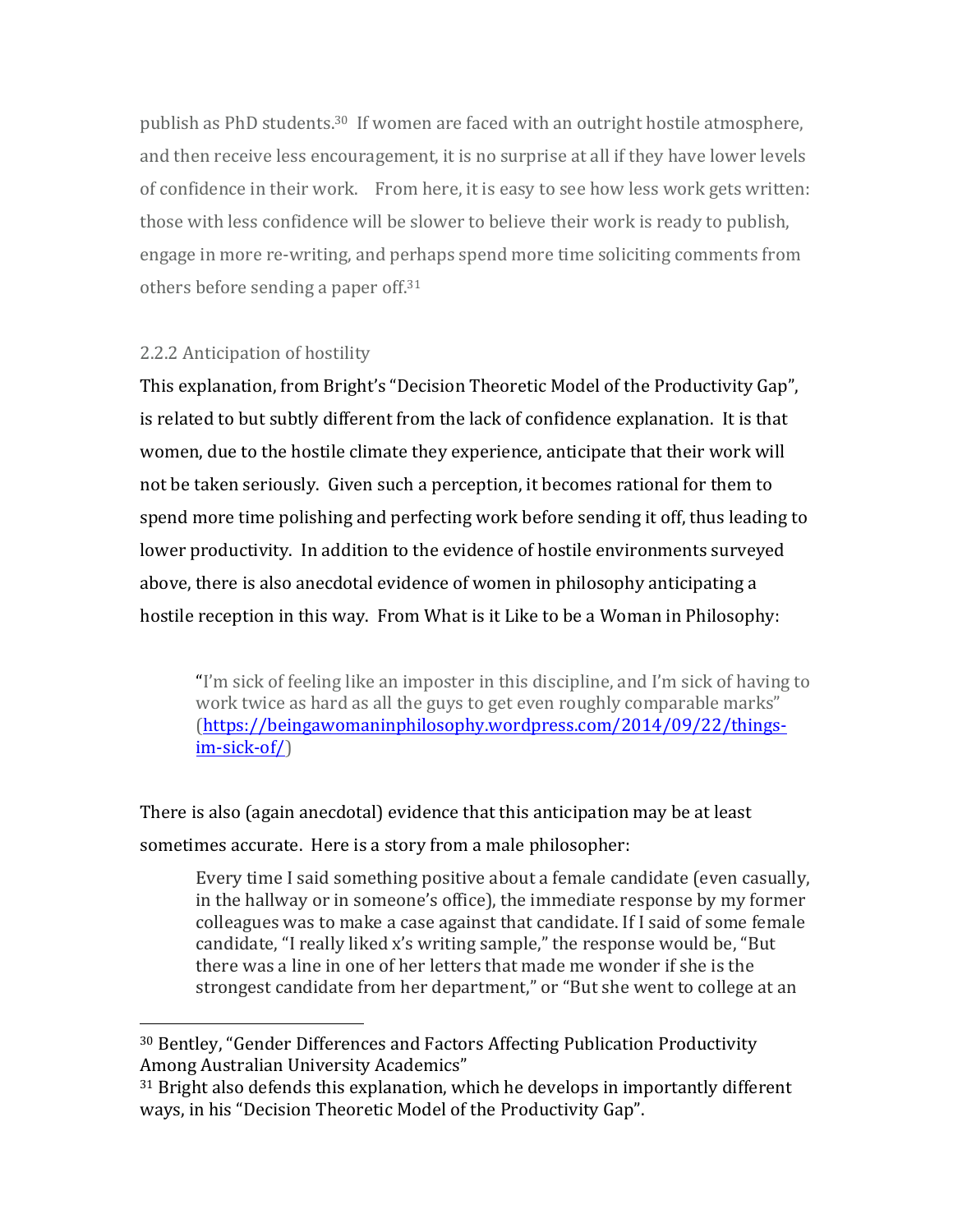Ivy League school, so she might not be the best fit for us." Meanwhile, if I said anything positive about a male candidate, the response was always just to agree, and perhaps to add a further positive comment about that candidate. (This was such a striking and uncanny phenomenon that I went out of my way to test it, thinking that I was imagining the effect. And sure enough, it was really happening.) <https://beingawomaninphilosophy.wordpress.com/2015/11/18/do-

women-and-minorities-have-an-advantage-on-the-job-market/>

This explanation differs from the lower confidence explanation because, on this explanation, it need not be that women lack confidence in their abilities: they may think that they are great at philosophy, and that they write great papers. They may even think that the paper they've just decided to rewrite some more is already fantastic. However, because of the hostility of the field they may feel that they need to make it even better. (Whether or not the refereeing process is succeeding in preventing referees from knowing their gender, they may well believe that their gender will be known.) Since they believe that they need to make their work even better to get it published, they will take longer over their work and publish less.

#### 2.2.3 Hostile environment distracts from research

 

One facing a seriously hostile environment<sup>32</sup> may have difficulty finding the time or energy to produce a high volume of research. I have not been able to find studies regarding the time taken up by dealing a hostile environment, but it is not difficult to see that this could happen. Obviously pressing formal charges of harassment or discrimination is immensely time-consuming and exhausting. But even those who don't do this face a level of stress not faced by those in friendlier environments. Stress is known to be exhausting, and fighting battles is time-consuming. It is clear that women in hostile environments in philosophy have to fight many battles:

I was employed as a feminist philosopher in a department where I was the only woman; that is to say, I was employed to teach feminist theory in

 $32$  I am focused here on a hostile work environment, but a hostile environment more broadly is also bound to be relevant. Even if a Muslim woman philosopher finds a congenial work environment, regular harassment and airport profiling are very likely to wear her down and make work more difficult. (I thank Natalia Washington for discussion of this point.)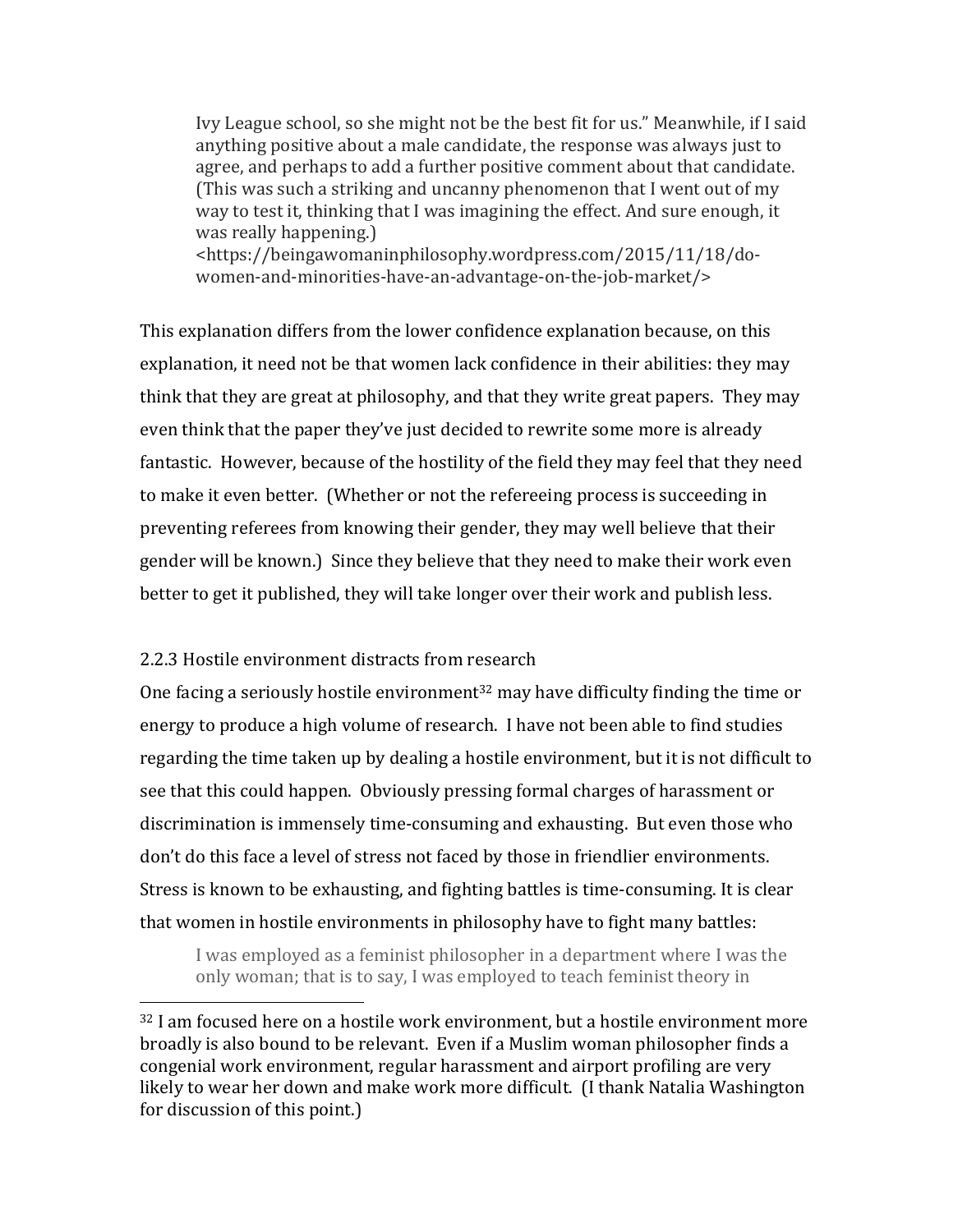philosophy. From the beginning there were questions about my competency, about the nature of my work, and with that, very little support from my male colleagues. I felt very undermined, and this did not help my profound lack of confidence. I was given no mentoring, and the one senior woman in a cognate discipline, was an anti-philosopher. She had no sympathy or understanding for what I was doing. One of my colleagues came and shouted at me in front of a grad student when I sent him an email in which I mis-spelt his name. As a result, I moved my office. No-one came to invite me back to the department; no-one tried to sort the issue out. No-one apologised. To this day the former colleague has never acknowledged his role in my moving office. I eventually returned to another office in the department but the whole event was ignored and never spoken of. When I unsuccessfully applied for a promotion at the very same time my first book with a first rate publisher was published, no-one helped me out or suggested I lodge an appeal. Yet there were clearly politics involved in my lack of success. When I was head of the department, my male colleagues basically ignored me or undermined any of my efforts to secure pedagogical changes that would benefit the discipline. (https://beingawomaninphilosophy.wordpress.com/2013/11/17/whatdrove-me-out-of-my-department/) 

The person who sent in the post above did not mention what happened to her productivity under the circumstances she describes, but it would be very surprising if it was not reduced. Although she mentions publishing a book with a first-rate publisher, one can only imagine how much more she might have been able to do if she had not had to contend with the battles and opposition that she did

## **2.3 How could we study this?**

It seems to me entirely possible to study at least some of the explanations discussed in this section, and indeed I am now in the planning stages of doing so. A simple survey could be used to study decisions by both men and women not to send papers to particular journals that are widely seen as "elite". By inquiring about the number of and reasons for these decisions, we could learn whether there are gender differences in (a) the likelihood of submitting to these journals; and (b) whether and why other other venues are preferred. A survey could also be used to ask men and women about number of papers written over a particular time period, thus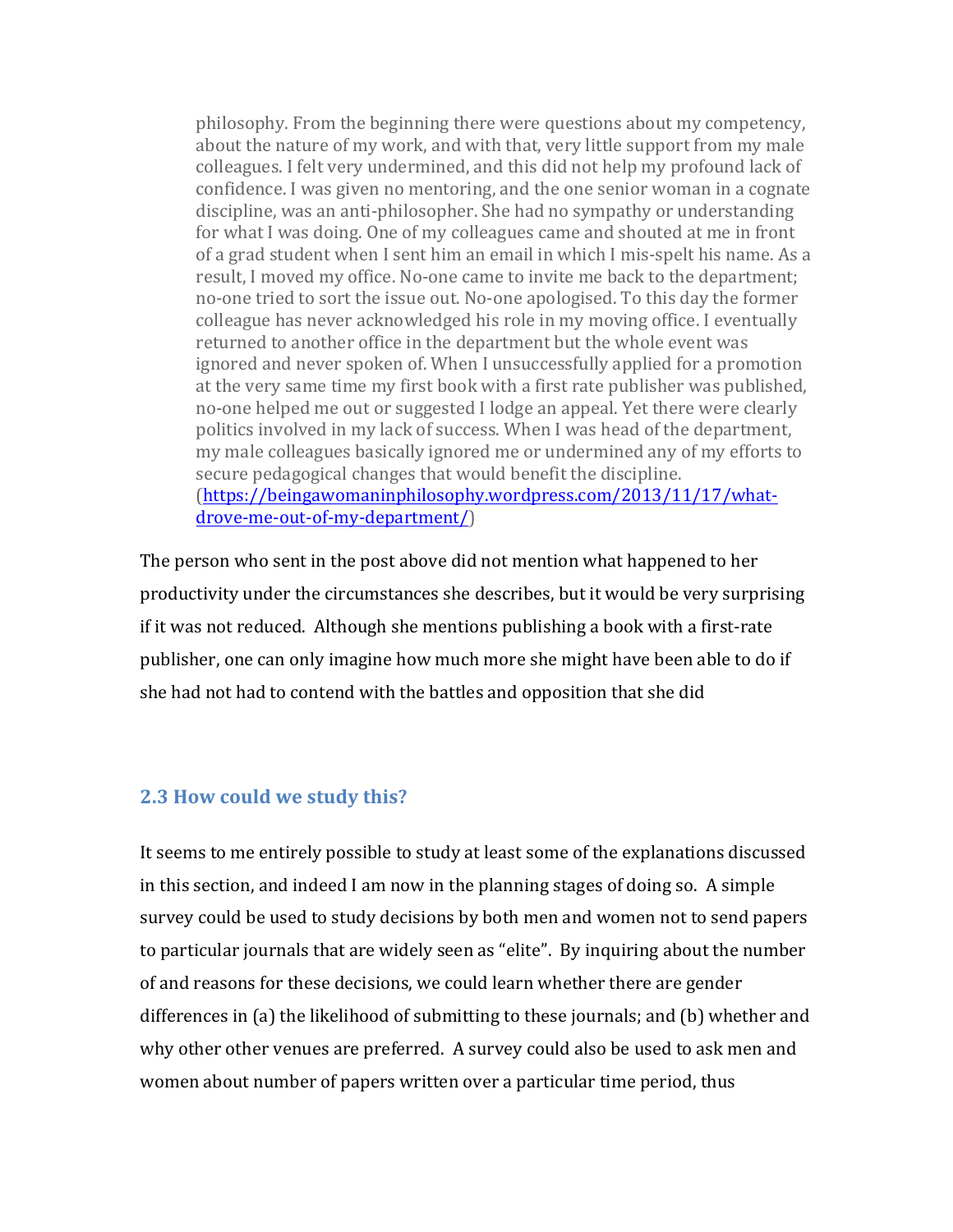informing us about whether women write fewer papers. We could also learn a great deal by surveying women and men in philosophy about the climate that they encounter. Various individual departments have done this in order to arrive at a better understanding of their own situations, but this has not yet been attempted as a way of gauging the climate in philosophy more broadly. It would even be possible to ask about publication rates as a part of the climate survey, thus allowing us to learn whether reported hostile climate is correlated with reported lower publication rates. Finally it would be quite easy to survey men and women on the amount of time they spend with students in distress, and to look for a correlation with research productivity.

# **3. Lower quality work from women**

It is, of course, conceptually possible that women are publishing fewer papers in these journals simply because their work is less good than men's. However, there is no reason to believe that this is the case. Given the wide range of other explanations available, we should be extremely reluctant to even entertain a retrograde explanation like this. Our reluctance should increase exponentially when we consider the ways in which taking this unsupported hypothesis seriously would impact on the experience of women in philosophy who are already very likely experiencing a hostile environment. Accordingly, I will give this one no further space here.

# **4. Conclusion**

In short, we do not yet know why women publish at such low rates in the value journals that are the subject of this special issue. We do, however, have a wealth of hypotheses to explore and some clear and promising directions for research.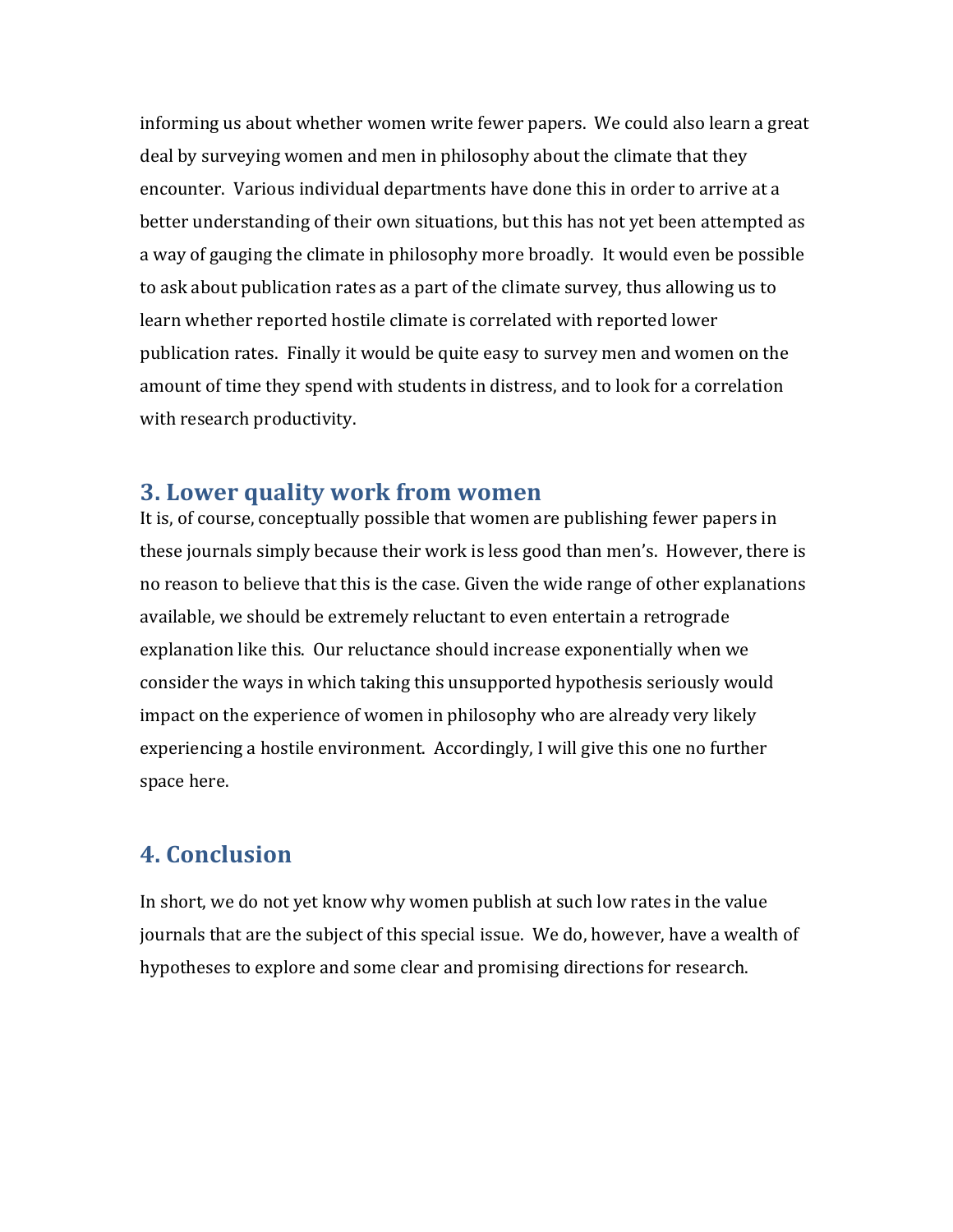#### **Bibliography**

Bentley, P. "Gender Differences and Factors Affecting

Publication Productivity among Australian University Academics." *Journal of Sociology* 48, no. 1 (2012): 85-103.

Bright, Liam Kofi. "Decision Theoretic Model of the Productivity Gap"." *Erkenntnis* Online (Forthcoming): 1-22.

Brownstein, Michael, and Jennifer Saul. *Implicit Bias and Philosophy Volume I: Metaphysics and Epistemology.* Oxford: Oxford University Press, 2016.

- —. Implicit Bias and Philosophy Volume Ii: Moral Responsibility, Structural *Injustice, and Ethics.* Oxford: Oxford University Press, 2016.
- Covert, Bryce. "Why It Matters That Women Do Most of the Housework." The Nation, 2014.
- Di Bella, Laura, Eleanor Miles, and Jennifer Saul. "Philosophers Explicitly Associate Philosophy with Maleness." In *Implicit Bias and Philosophy Volume I: Metaphysics and Epistemology*, edited by Michael Brownstein and Jennifer Saul, 283-308. Oxford: Oxford University Press, 2016.
- Ehrlinger, J., and D Dunning. "How Chronic Self-Views Influence (and Potentially Mislead) Estimates of Performance." Attitudes and Social Cognition 84, no. 1  $(2003): 5-17.$
- Fox, M. F. "Gender, Family Characteristics, and Publication Productivity among Scientists." Social Studies of Science 35, no. 1 (2005): 131-50.
- Goguen, Stacey. "Stereotype Threat, Epistemic Injustice and Rationality." In *Implicit Bias and Philosophy Volume 1: Metaphysics and Epistemology*, edited by Michael Brownstein and Jennifer Saul, 216-37. Oxford: Oxford University Press, 2016.

Green, Myra. "Thanks for Listening." *Chronicle of Higher Educatio*, 19 October 2015.

- Haslanger, Sally. "Changing the Ideology and Culture of Philosophy Not by Reason (Alone)." *Hypatia* 23, no. 2 (2008): 210-23.
- ———. "Preliminary Report of the Survey on Publishing in Philosophy." *APA Newsletter* on Feminism and Philosophy 10, no. 1 (2010): 10-15.
- Heil, John. "Editorial." *Journal of the American Philosophical Association* 1, no. 2: 195-96.
- Hirshfield, Laura, and Tiffany Joseph. ""We Need a Woman, We Need a Black Woman": Gender, Race, and Identity Taxation in the Academy." *Gender and Education* 24, no. 2 (2012): 213-27.
- Knobloch-Westerwick, Sylvia, and Carroll J. Glynn. "The Matilda Effect-Role Congruity Effects on Scholarly Communication: A Citation Analysis of Communication Research and Journal of Communication Articles. Communication Research
- ." *Communication Research, 35, 603-625.* 35 (2013): 603-25.